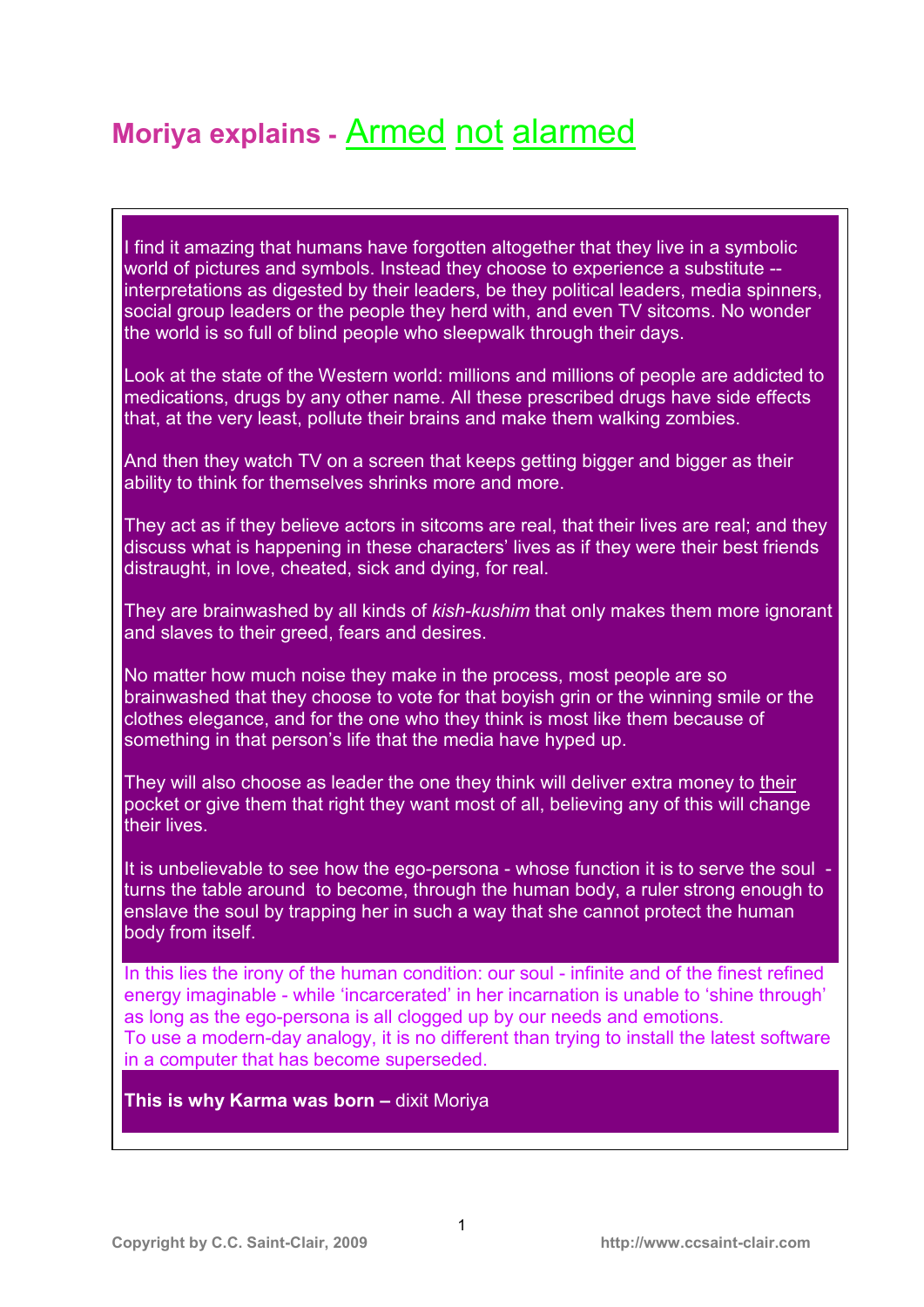### **Here is one of my personal symbolic anecdotes:**

Ironically, the state of our car symbolizes the state of our inner self, and a few weeks ago, I had to leave my car at the mechanic's for a few days as it was booked in for a new engine \*transplant\*.

On my second car-less day, a friend dropped me off in front of the house. I waved her off and rummaged inside my bag for the keys to the front door. Within a matter of seconds I realized, much to my dismay, that I had left them on the kitchen counter. Earlier that day, Myahr had dropped me off at work and because I would not be driving myself home, not thinking \*in the moment\*, I let my mind make the wrong connection - even if I did not need my *car* keys, I still needed the house keys and the *alarm remote* attached to the keychain.

With a sigh of relief, I remembered where we kept a spare key hidden in the garden. But then, I also remembered that I only had a 30 second delay once the front door was opened to rush upstairs and key in the code before the alarm began its earsplitting whirs.

Yikes! *The code!* We had had the alarm for some ten years but, relying on our remote fobs, we never actually had to punch in the code. What *was* the code?

Hoping that Myarh could confirm the code for me, I called her at work, forgetting she would be in a meeting away from her office. Clearly this \*event\* was mine to crack solo.

Slowly, a string of digits floated upwards in my consciousness. They were a combination of our ages at the time we had the alarm installed and of our respective birth dates, but in what order?

Heart beating too fast, I opened the front door to run upstairs and disarm the alarm. No sooner had I hit the last digit than the dreaded shrill whir filled my brain just as it filled the air all around. I punched in the code again plus the **Off** key, but the alarm

2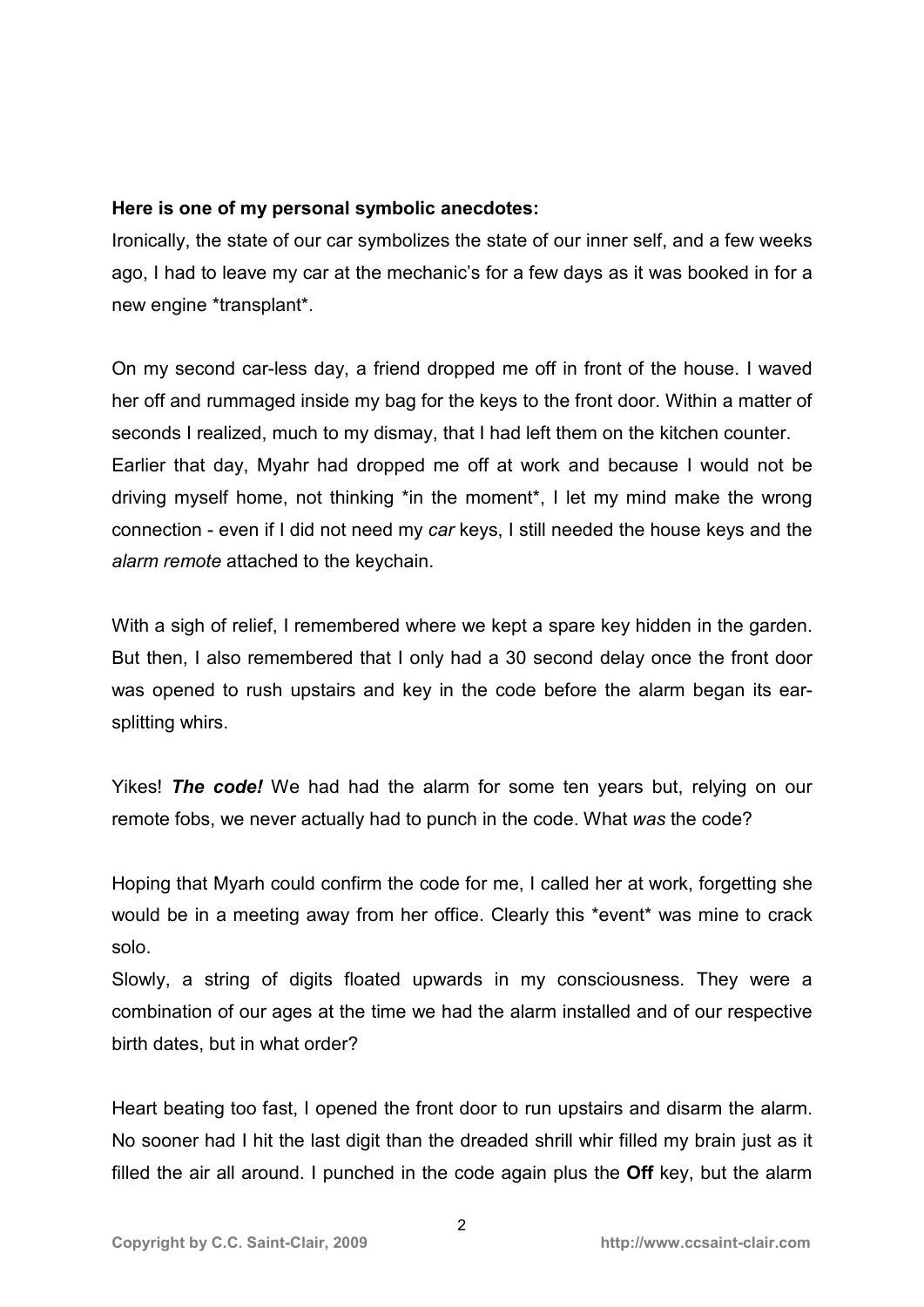kept on shrieking. I punched in the code, or was it a different one, plus the **#** key and the alarm kept shrieking.

Hardly able to think, and very much aware of the painful vibrations against my eardrums, I tried different combinations of the same numbers, to no avail. Even the spare alarm remote fob found in the bedroom was ineffective. The alarm had gone on a tamper-proof lockdown and the noise inside the house was absolutely maddening.

Eventually, the whirring softened by a couple of decibels and seemed to slow down, as if the alarm had finally exhausted itself. My mood picked up. The ordeal was finally over. The alarm whimpered a few minutes longer and stopped. The beast was silenced. Yay! If there are instances when silence is golden, this was truly one of them!!

By then, desperate for a glass of water and a quiet sit down on the patio, I walked into the kitchen, and - WHIR, WHIR! - a sensor had picked up my movement and the alarm had re-alarmed itself.

Besides the piercing sounds ricocheting inside my brain, I was concerned for the neighbours who also had to endure the high-pitched warble. I also imagined that someone would, by now, have rung the police to report a break-in.

When I got down by the front door, I smiled as John-from-across-the-street, visibly undecided about whether to call the police or not, was checking the front door. Over the drilling racket, I shouted an explanation for the situation and thanked him for his concern. The alarm went on blaring until it exhausted itself for the second and last time, minutes and minutes later.

Here is how Moriya interpreted the event:

**Friend** = you need her to get home = you need help in order to reach your true self

3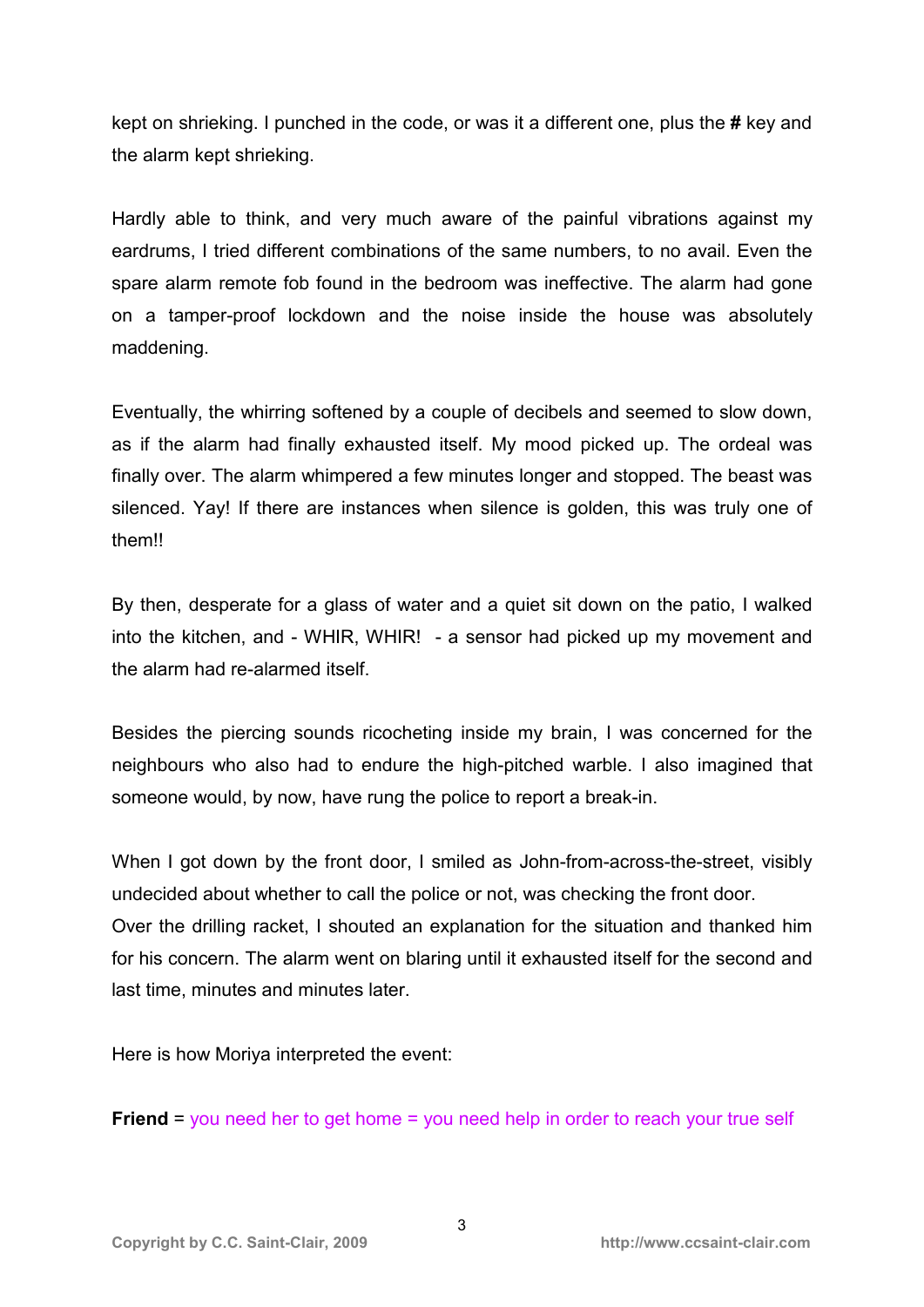**No key**s = no key with which to reach your soul on the physical level. This is why we need to clean our channel to reach Soul. It'll never work to try controlling the unlimited by the limited

**Remote control to disarm alarm before entering** = the ability to control the ego enables you to enter your true home. \*Remote control\* means that it works in the same way as what controls your TV channels which symbolizes your inner sight

**Spare key hidden in the garden** = the hidden key on the spiritual level

**Key found** = the key to your heart, the only code you need

**Calling Myarh** = your helper

**House** = your soul

**Inside the house** = controlling the ego with the remote attached to the keys - that possibility is inside yourself

- (1) you control the ego
- (2) you get the key
- (3) you enter the house

**Front door** = opens to your higher self

**Code** = in order to enter your spiritual house you need a code, i.e. you have to let the system identify you as the real *you* – not as a false ego-persona who, spiritually speaking, is an impostor

**Loud house alarm** = to **awaken** you so you can be **awake** and **aware**.

Doesn't it remind you of the 'deafening' noise of the drums during the lion dance you wrote me about? See? You have all the messages you need in order to flow, to be in balance, to open your heart and *control* your lower persona's desire to stray from what needs to be done - being in the moment

**Code not recognized/alarm comes on** = you need to practise in order to learn the *real* code to your soul.

Clearly, the system is warning you that you are not ready.

CC, the house symbolizes our soul, yes? Soul is LOVE, yes?

So how could anyone who is unable to give unconditional love enter the house/soul?

**Kitchen** = where you prepare the spiritual food and where you were not recognized

**Neighbours** = protection, help

"C.C., the overall message is that you still don't know how to use the secret code, which simply is the energy of unconditional love. You need to open your heart because this is the only place you will ever find the code you need in this lifetime. You already know good intentions are not enough."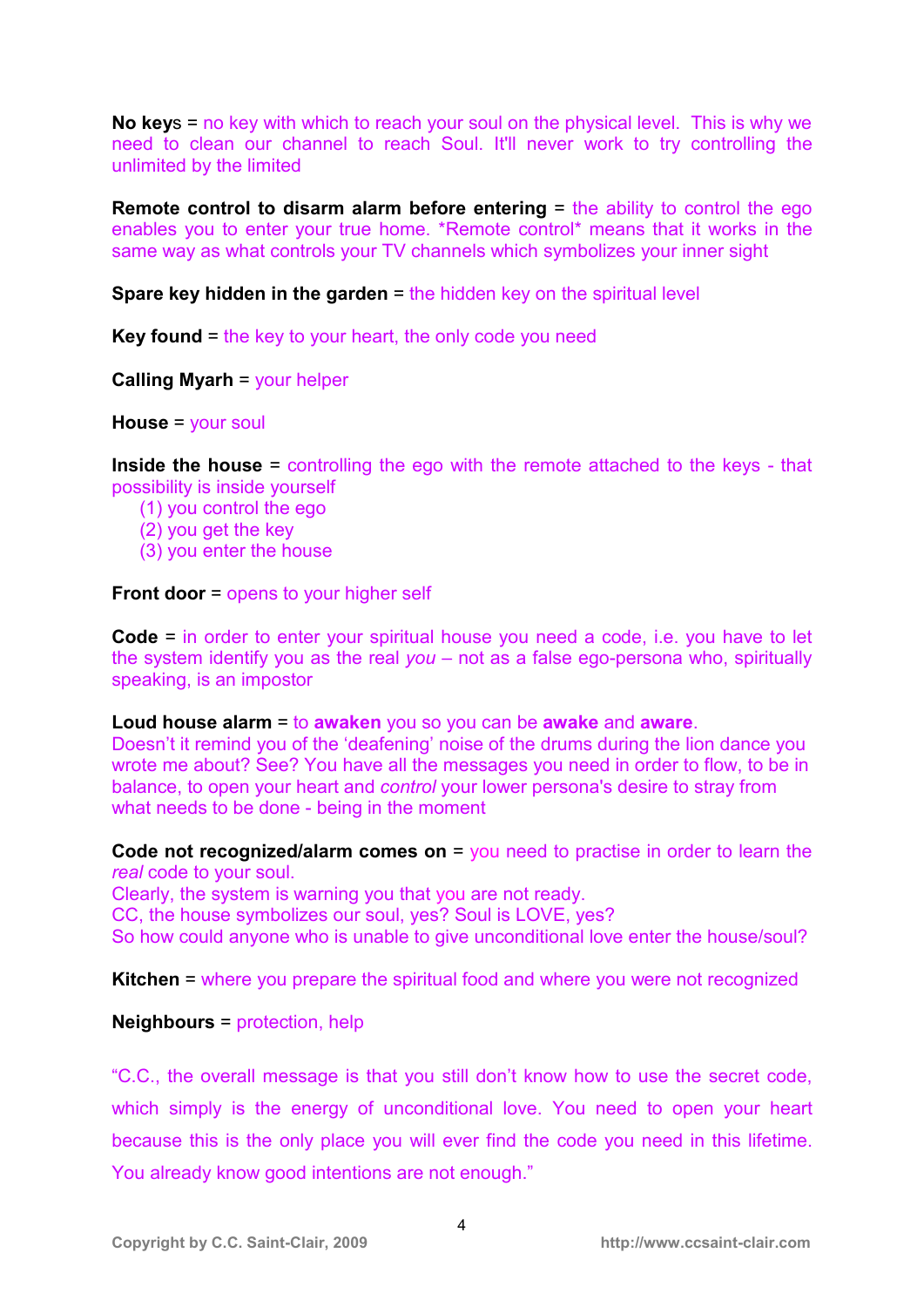Isn't there a rock song about the road to hell being paved with good intentions?

"Being a 'good' person is not enough. The opening up of your heart has to be energetic. Still, this incident with your alarm is funny because, *really,* C.C., you wanted to achieve something that is for now beyond your reach."

Well, I am glad one of us found this funny because I did not - certainly not at the **THM SMILING!** time.

"C.C., look at it this way: if you had controlled your thoughts enough to BE in the moment, the logical thing would have been to go straight to your own key chain where it was in the kitchen and use the familiar remote to silence the alarm, *lo? Ma*, too simple?

Instead, you reacted, like a robot," Moriya continued. "You were lead by the nose and you played the role without being aware about it. This is because Karma is engraved in your aura, and each role you play was written a long time ago in the script of your life. It is waiting for you to get the meaning.

*Ve-at yo-da-at* what's funny? That you were so hypnotized by the loud noise of the alarm that you forgot that it was YOUR show.

If you had been AWARE - you would be able to THINK correctly and do the right thing.

Look, C.C., it all comes together to you as a great message which can be summed up like this: you want to enter your true house, i.e. your true Self, Soul. You have no key because the forgotten key was attached to a remote, and you cannot enter the house until you gain control over your persona, ken?

"So, you use a spare key, which is only a substitute for the spiritual key that you don't have.

You forgot the code, i.e. your password, i.e. your true self.

The alarm blaring symbolizes your need to awaken from sleep, from your hypnotized state, because in this state you'll never be able to remember the right code, i.e. your connection to your soul and unconditional love.

*----------------------------------------------------------------------------------------------------------------* 

**Lo?** = no **Be-met** = really **Ve-at yo-da-at** = and you know what?**Yafe meod** = very nice **Pashoot meod** = very simple

<u>ve</u>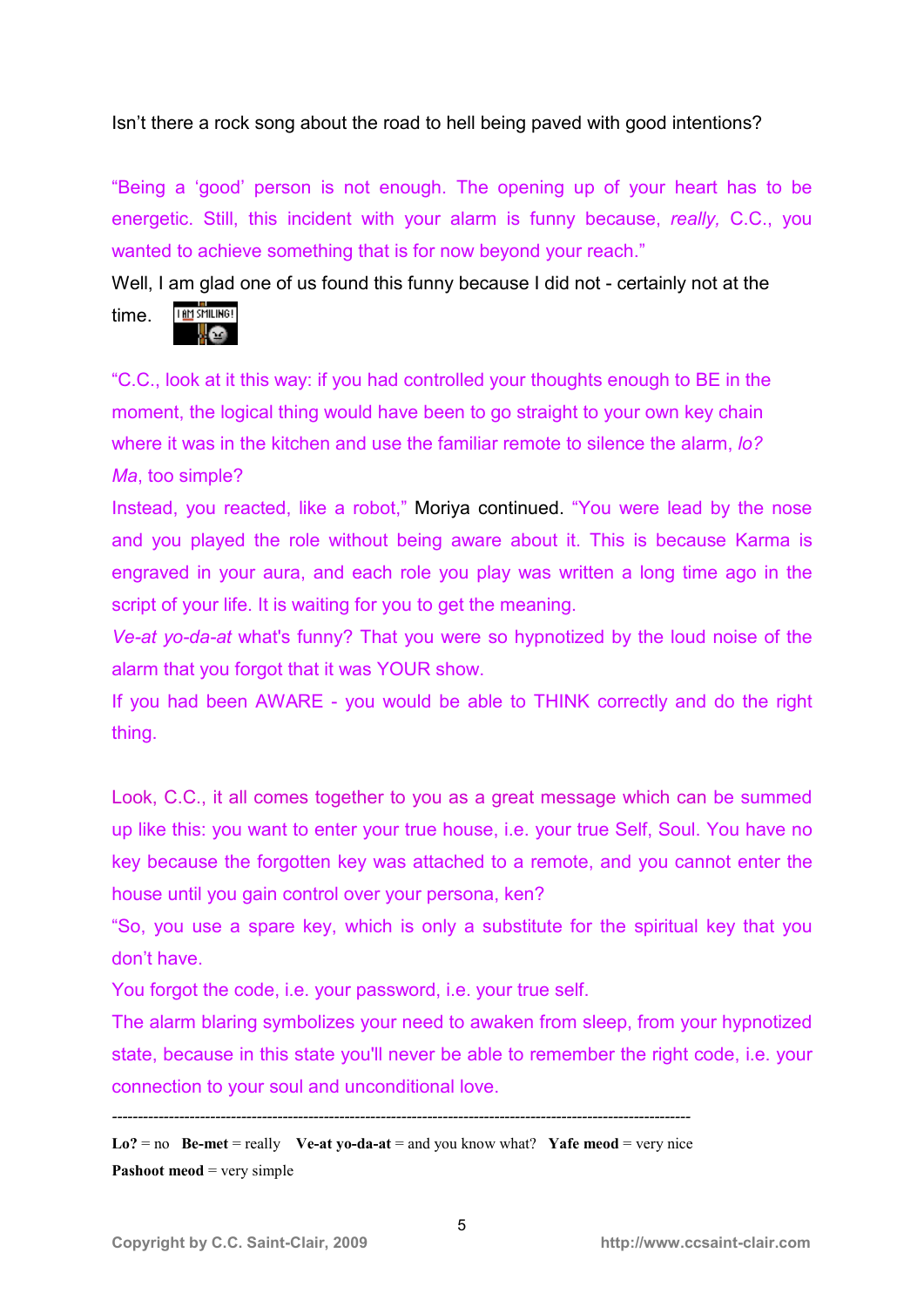Your neighbor symbolizes faith, protection and help to show you that you are protected and that people will assist you on the Path whenever help is needed. BUT you are on a quest to find The Code although it is already inside your heart in pink colour. The code you need, along with everyone else alive today, is called LOVE – unconditional love. *Pashoot meod*.

"I really don't understand why you keep forgetting that you ARE your Soul, CC. I mean literally, not as a metaphor. *You have the code but you are afraid to use it.* 

 $\frac{1}{2}$ 

**Talking about blind faith** 

At the moment, Myarh and I are back in Burleigh Heads, the beach-side resort where, last April, I began writing the file on Symbols, of which this is but a part. We have rented the same apartment overlooking the esplanade and the sea.

The sky has been having severe mood swings. It releases sparkling sunshine as easily as it does a windy greyness that cloaks the sea and colours all around.

Although we have been here three days already, no little black and white butcher bird has so far stopped for a call off the balcony railing. Perhaps she knows that I did understand the symbolic meaning of her call the first time.

Every morning, as per our holiday habit, we go for long [exercise] walks on the beach which stretches for kilometres all the way to Surfers' Paradise - a ghost ship in the hazy distance.

In between the flagged areas patrolled by Surf Lifesavers decked out in orange T shirts and red shorts, the beach is relatively deserted.

This morning, as I was walking in my usual brisk pace ahead of Myarh, but mindful of the awesome serenity of the seascape, I had the quirky idea to close my eyes and walk blind for as long as I could trust my soul's guidance.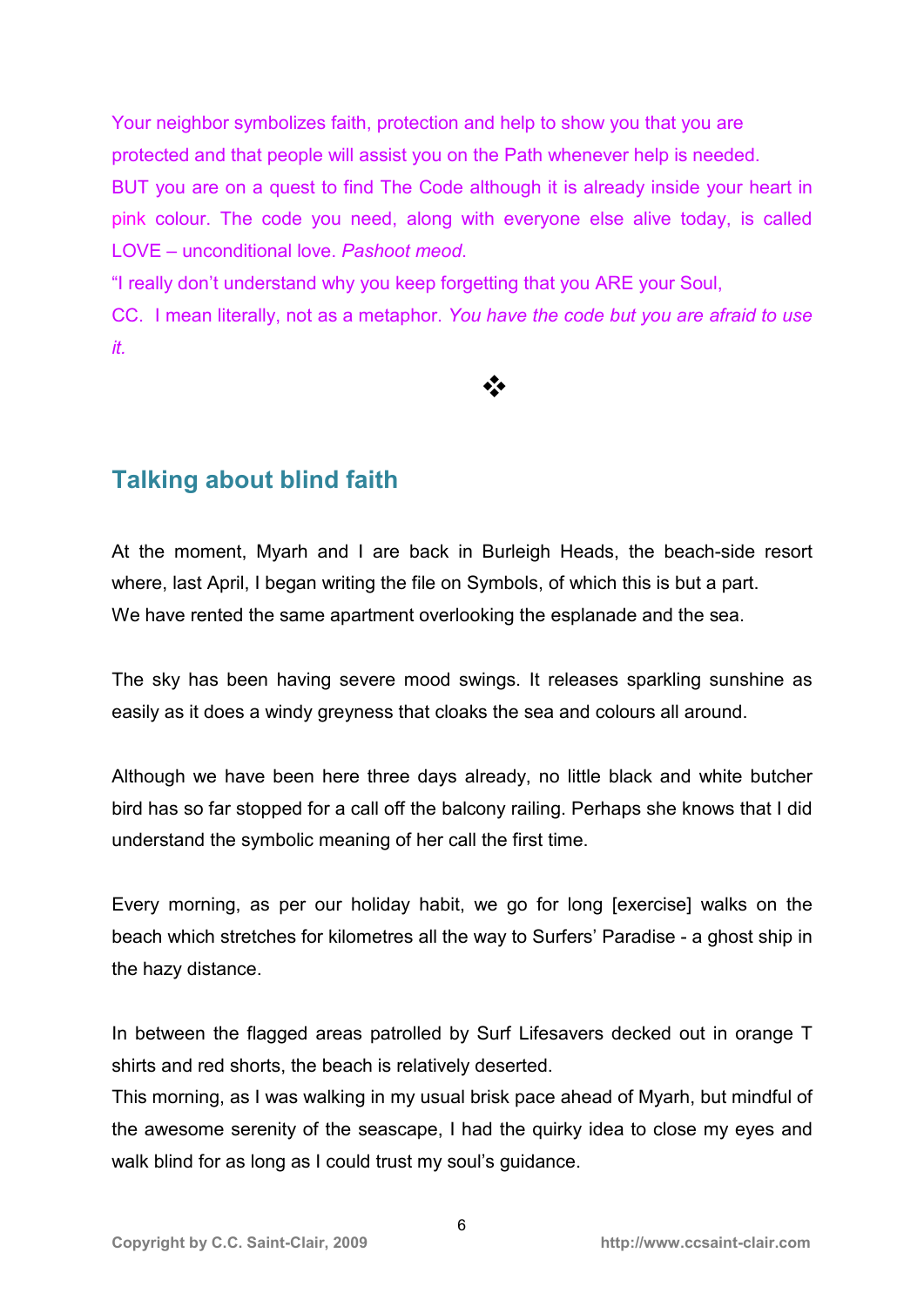The result of this exercise in \*blind faith\* was quite pathetic: although, clearly, there were no obstacles ahead on the deserted stretch of sand, I could keep my eyes shut only for a handful of seconds at a time. The irrational urge to rely on my eyes to confirm again what my mind already knew was quite unnerving.



Yet, eyes closed, soft sand underfoot, the sound of the sea in my ears, I persisted until I could walk, hoping my soul was awake and monitoring \*me\*, for some fifty metres at a time. Still pathetic  $\hat{\odot}$ 

Even in spite of the poor performance, it was an exhilarating little game, and I repeated the process on the way back, thrashing ankle-deep in the ebb and flow.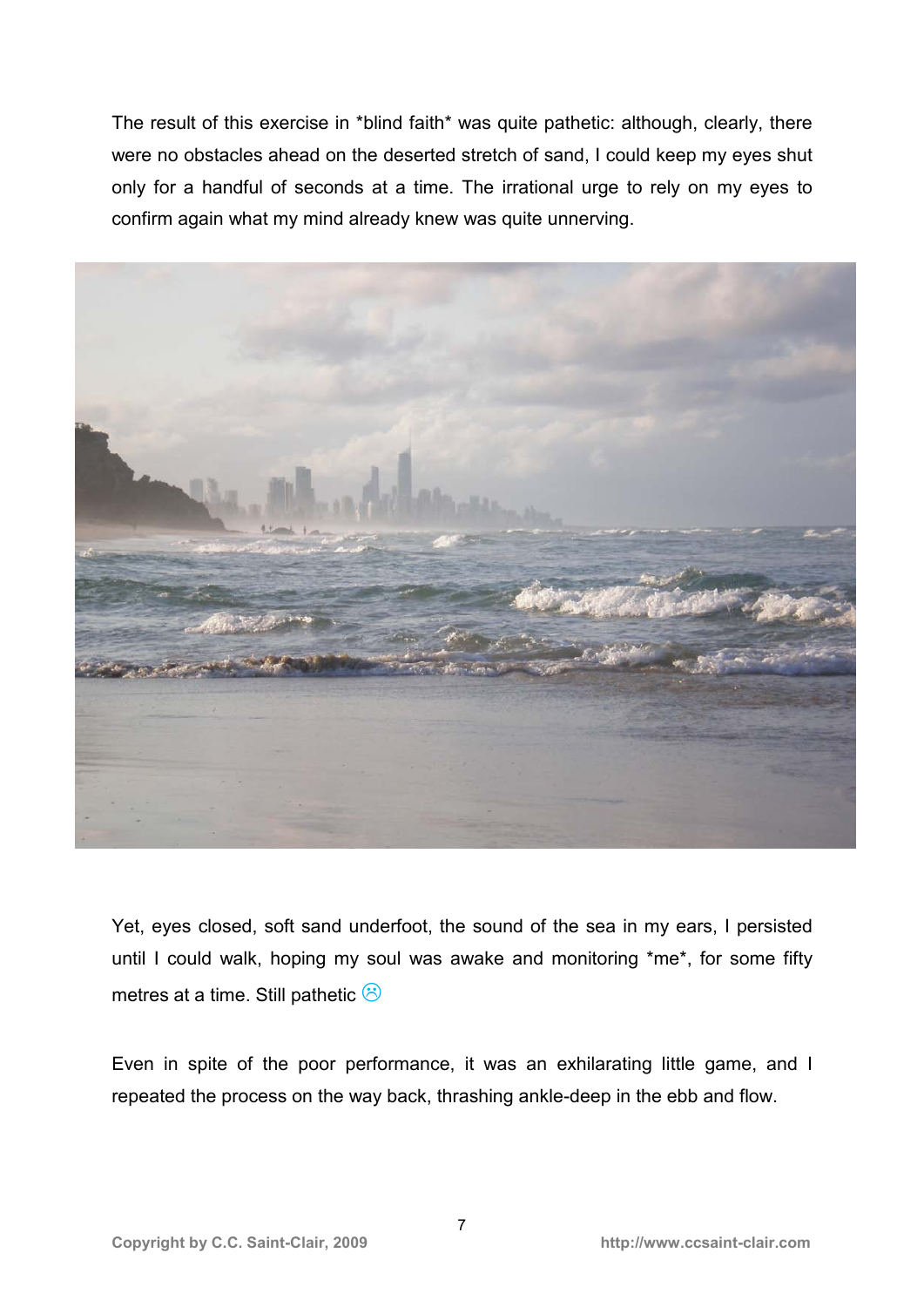Next, I tried to push myself a little more by resisting the pull of my eyes to open too quickly after I had noted a lone person walking towards me or a child who, I felt, might cross my path on her dash to the sea.

I knew I would ask myself what Moriya would make of the experiment, but my conclusion was that testing luck in this way had absolutely nothing to do with practising surrendering; that surrendering into the safekeeping of my soul had to be a far greater event than a little girl's game on the beach. As she often does, Moriya surprised me.

 "CC, this was a very good exercise. I do that from time to time by focusing on the inner light within my head. It's a good exercise when done with awareness – not as a game of dare. Not in response to a bet. When in that honest mode, no one will run into you. No jellyfish in your Australian waters will bite you and no broken glass in the sand will cut your foot. In that state of trust you **are** under the protection of your soul. *Ma, don't you know that already?"* 

The way I understand it, the fact that I got this idea out-of-the-blue means it came from my soul, particularly because it was about a surrender that the ego-persona never accepts voluntarily - which is why it was so difficult to walk more than a few metres although I knew the beach was danger-free and that the closest person coming towards me was estimated to be more than ten minute-walk away.

❖

"Life is simple, C.C., and you are too serious too much of the time. If you only played with the symbols and understood the small messages all around you, it would all become quite simple.

Why take every occurrence so seriously and make a *balagan gadol* like a person who is suddenly blindfolded and panicked?

Here's a joke to cheer you up.

An old couple returned home after celebrating with family and friends. As they approached their front door, the key suddenly fell on the ground and the light went out. Both of them bent down at the same time and started to grope in the dark in search of the key.

**--------------------------------------------------------------------------------------------------------------- Balagan gadol** = big mess **Ken, Mora =** yes, Teacher **Kadima –** onward!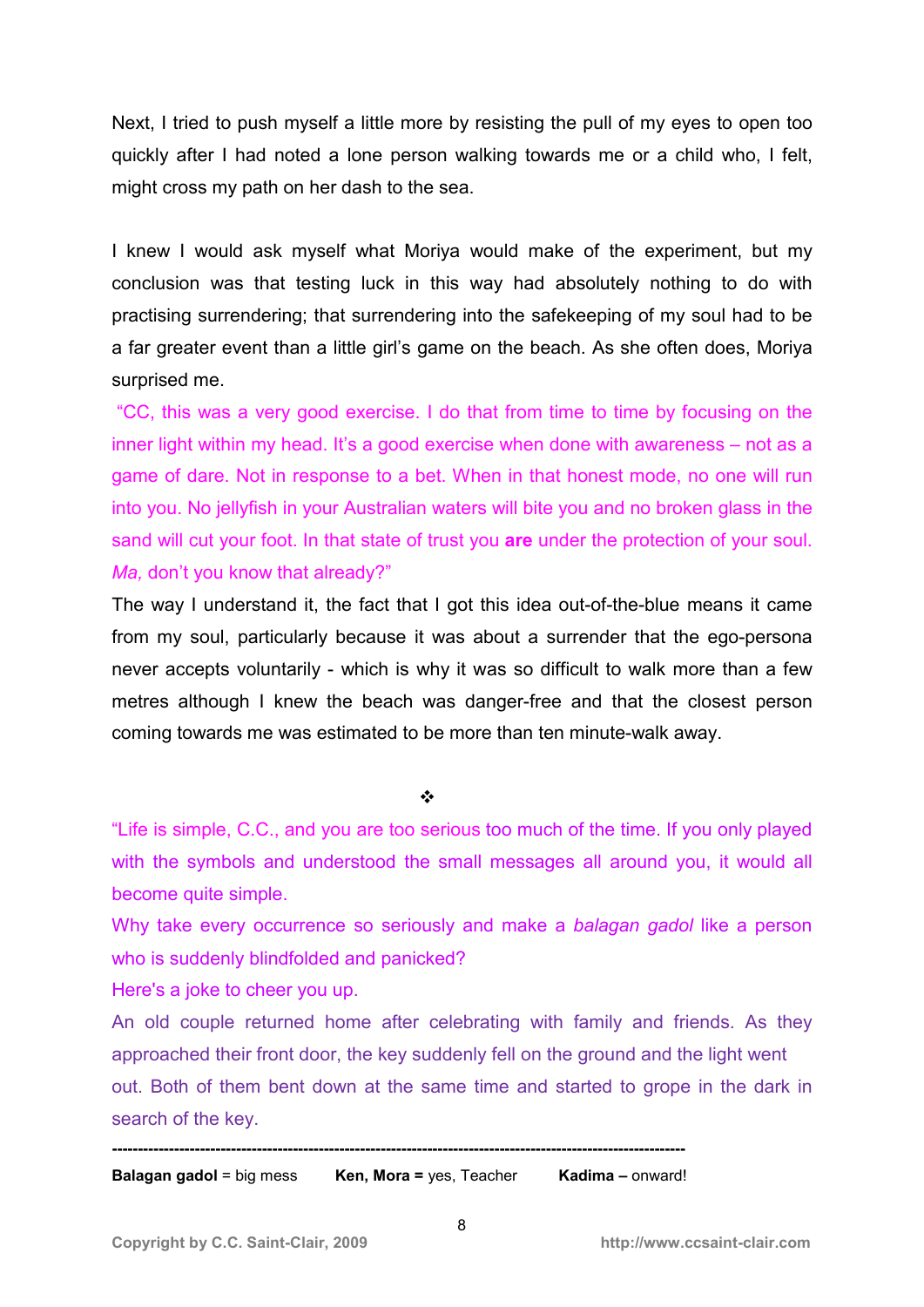Suddenly the wife's hand found her husband's bald head and she cried: "*Ma ze?* Did you tear your pants again?"

 *"Kadima*, C.C.! You decode this for homework, yes?"

Oooh, I just know Moriya secretly enjoys putting me on the spot like that, well aware as she is that my first reaction to her calls for decoding homework is to grumble and wince. And every time, she reminds me that, as a teacher myself, I should appreciate the relevance of homework done well. And after I am done grumbling to myself, I invariably end up replying, "*Ken, Mora"*.

So here is my homework deconstruction as well as Moriya's feedback:

**Their front door** = opening to higher self?

\*\*\* Ken

**The key** = tool to open?

\*\*\* Ken. Keep in mind that in fact the code is inside the key, agreed?

**Fell on the ground and the light went out = not yet ready for enlightenment. Work** needs to be done. They are in the dark?

\*\*\* *Ken*. Meaning not balanced

**"***Ma ze,* **did you tear your pants again?"** = when one is not enlightened, there is no difference between the head and the bum?

\*\*\* That is exactly right. This is very much like what happened to you while you were outside your front door, groping for a solution, with your mind in the dark.

Your homework is to interpret events from a spiritual perspective, yes?

**Question:** *why is the punch line quite a spiritual one when we see these two people seeking a key in the dark instead of seeking the LIGHT?*

**Answer:** Because it shows how, by staying in darkness, the symbol of ignorance and blindness, people make a lot of mistakes and, yes, symbolically, they do mistake such things as heads for bums more often than not."

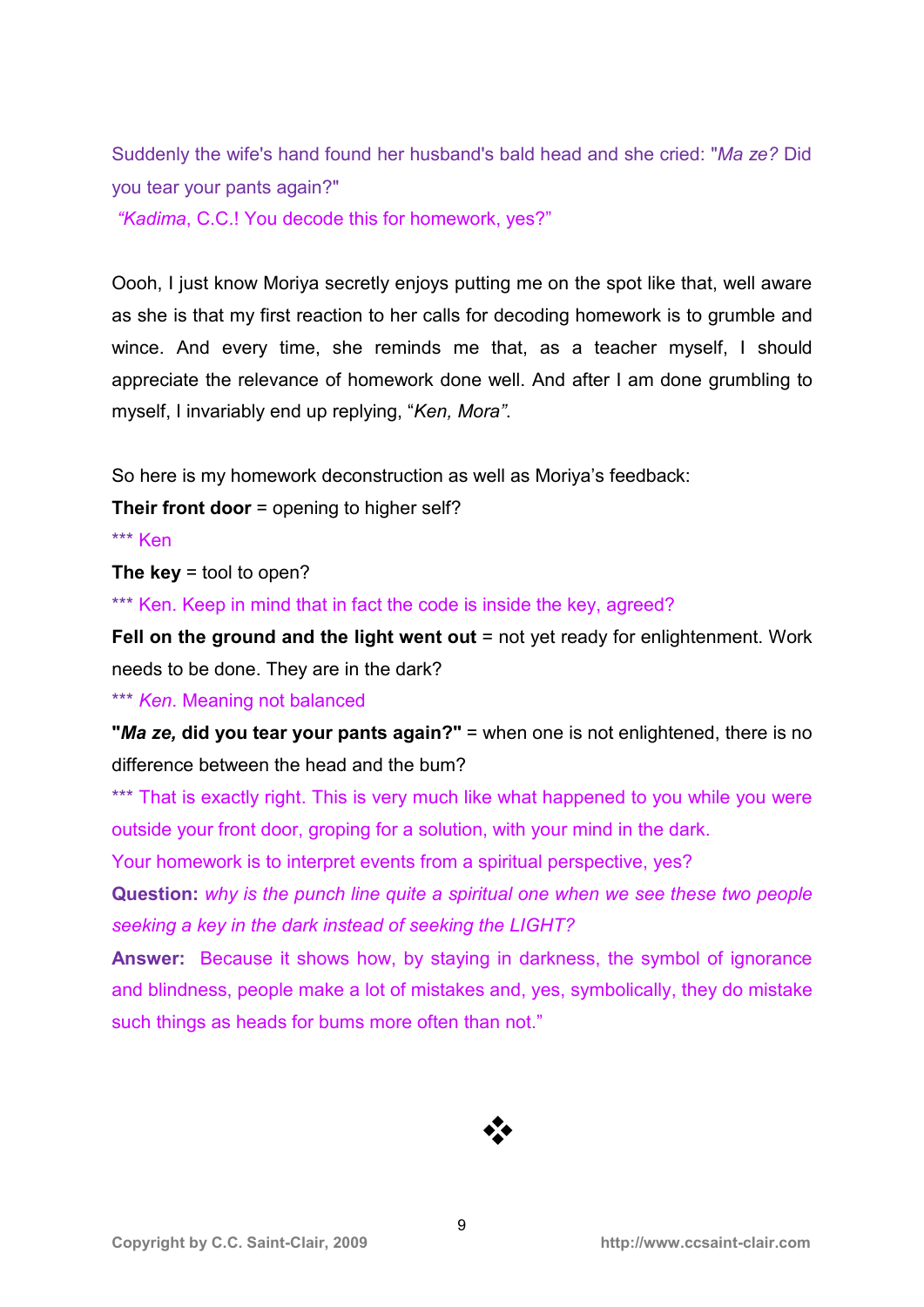# **Decipher it, why don't you**

An eagle was sitting on a tree, resting. A small rabbit saw the eagle and asked him, "Can I also sit like you and do nothing?" The eagle answered: "Sure, why not." So, the rabbit sat on the ground below the eagle and rested. All of a sudden, a fox appeared, jumped on the rabbit and ate it.

Moral of the story: To be sitting and doing nothing, you must be sitting very, very high up – **tale passed on to me by Moriya** 

Just between you and me, dear reader, until recently, when things went wrong, when they didn't happen according to \*my\* plan, I used to fall back on the popular saying, "Shit happens." Now, I know better.

A few weeks after I first connected with Moriya, I had to deal with two strange breakdowns a couple of months apart. Seeing as my car had been most reliable over many years, I asked Moriya for a deconstruction.

There I was driving through a suburban street on the way to the appointment I had with D - the genial psychiatrist/healer who, a couple of years prior, had started me on meditation as the best way to deal with my \*mother problems\* - when a loud thump came from underneath the car. My accelerator pedal stopped functioning. Yikes! In my book, this definitely qualifies as a "shit happens" moment if ever there was one.

The car quickly lost momentum but I was able to pull off to the side and call an RACQ garage. The mechanic's verdict was that the accelerator cable had snapped! A few weeks earlier, a similar event happened. That time, it was the clutch cable that snapped and the car had to be towed away. I reached the same nearest garage sitting high in the driver's cabin. Again, I had been on my way to D's.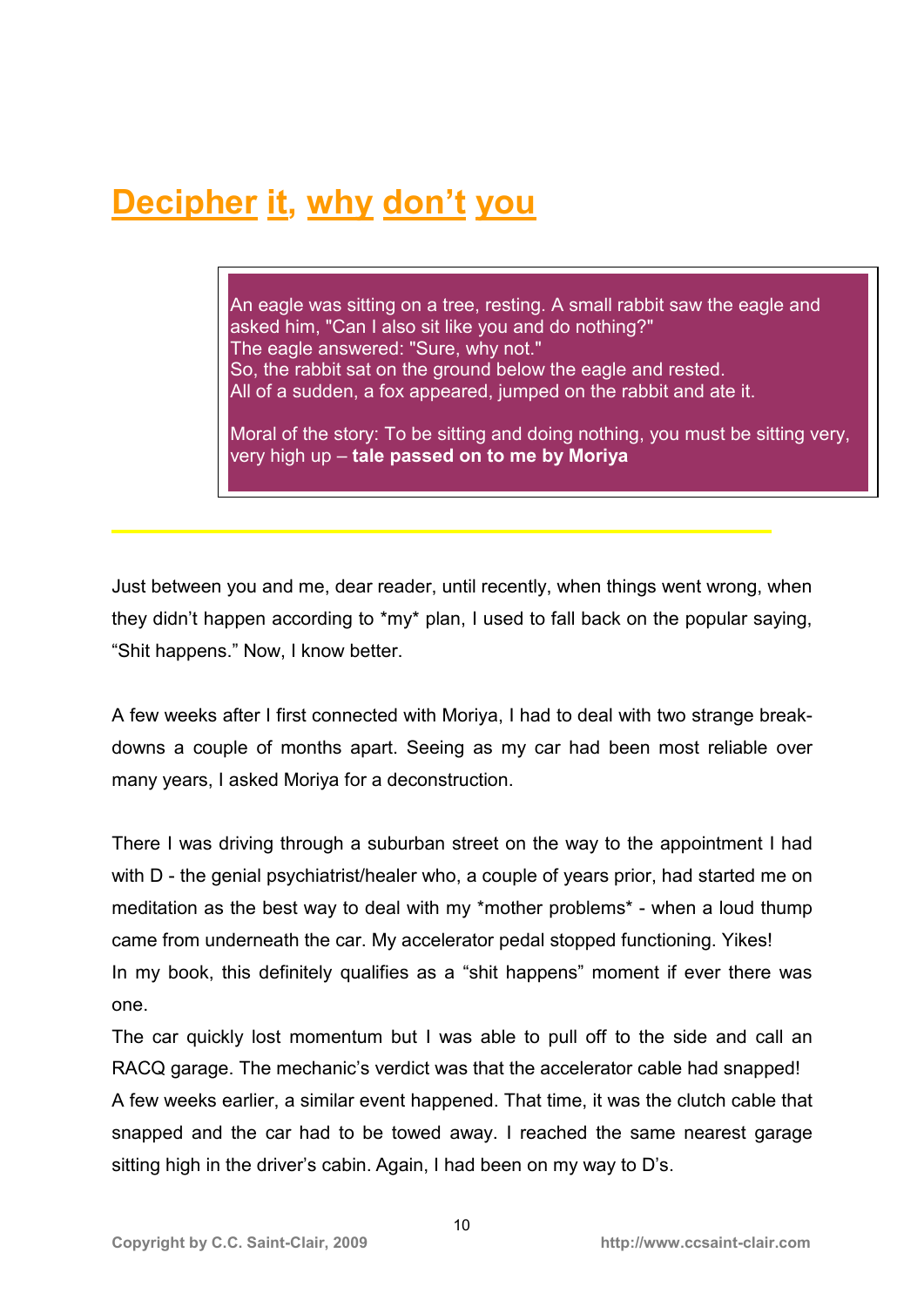Here is what Moriya had to say:

**......** 

.

**Accelerator snaps** *= instead* of increasing the speed or intensity of your activities, these cables snapping are telling you to do things *shvo-ye, shvo-ye*, slowly

**RACQ nearby** = your symbolic protection is close at hand. Another proof that you are protected is that this event only amounted to an inconvenience, nothing more. It didn't happen in a busy street or on the highway. And it is pointless thinking, "What if it had?" because ... it didn't. And if it didn't, it's because it was meant to happen exactly as it happened

**Clutch** = as a verb, it means to grasp or hold firmly = attachment The symbolism of the clutch cable being snapped is for you to let go, to trust in your soul, to surrender

#### **Call for road-side assistance** = asking help from soul

**45 mins later, my little car got nicely \*elevated\* on the back of a tow truck** = when you surrender, your ego-persona  $-$  symbolized by the car  $-$  is able to be elevated

**I got nicely elevated, too, as a passenger in the truck's cabin - high off the road**  = *See*? Both you and your ego-persona - in fact one and the same - were being elevated as a result of the snapping clutch, i.e. by the symbolic experience of letting go. *pashoot meod, lo?*

What can I say? Moriva's deciphering works for me.  $\odot$ 

#### $\frac{1}{2}$

What I also understood that day, all on my own, was that there comes a time when the energy that brings people together for a specific purpose simply fades away when the use-by-date has rolled up. I understood that, through a long succession of monthly ministrations, D had prepared me for Moriya but that my time with D was up. Seamless and priceless, don't you think?

#### $\cdot$

"Look, when we experience life only through the senses, everything is reduced to the limitations of the physical world," Moriya explained. "It's as if you were living inside a slow motion picture. Cosmic Time is much faster than that of the material world. "What we experience as *things* happening one after the other in an endless linear

----------------------------------------------------- **Pashoot meod, lo?** = very simple, no?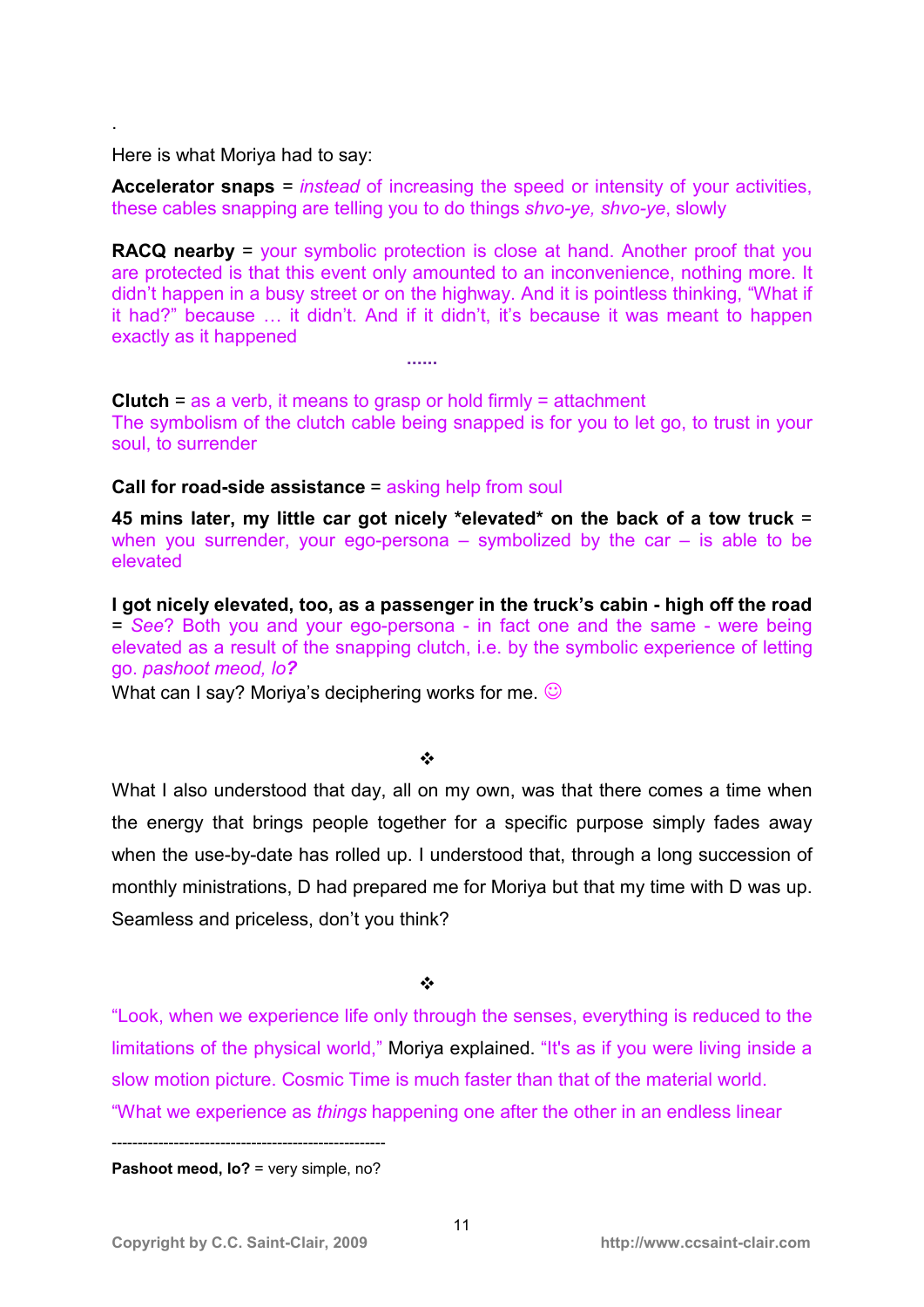succession of repetitive events – often as frustrating for our Soul as they are for us – are, in reality, happening in the blink of an eye - so fast that each moment loses its separatedness to form one whole experience, like thousands of pixels make a picture.

 "The cumulative intensity of understanding events *as a whole* instead of only being aware of small separate *kish-kush* moments here and little *kish-kush* pleasures there, is powerful enough to edit our karma once we become aware of the symbolism of such moments." Moriya added, "C.C., draw a line from one event in your life to the next and you'll see clearly how one has lead to the other and how without each previous moment you could never have been who you are today."

Yes, I do know that young and old, women and men, rich and poor, happy or sad, sick or healthy, at any checkpoint-moment, we contain the sum total of our experiences past. We do stitch our life's tapestry one stitch-moment at a time, whether we are aware of it or not. Like it or not.

"Keep in mind that the more unpleasant the moment, the more it is important to decipher it correctly and to handle the situation spiritually - not by falling back on a fatalistic "shit happens", as you like to say."

Not by grasping the nearest emotional crutch like a woman drowning grasps a piece of drifting wood.

 $\ddot{\bullet}$ 

Ironically, every object and thought that impact on us are always there for us to \*see\* through and beyond them. However, for the most part, we seeing people are mostly blind.

 $\frac{1}{2}$ 

Here is the snip of dream I managed to snatch around 4 AM one morning, before it vaporized beyond my consciousness. Though the beginning and the end had already faded, I still had enough of the middle section to run the dream past Moriya.

As a mechanic in blue clothes, I am standing by the car I am working on, but I take ---

------------------------------------------ **Kish-kush =** idiotic, simplistic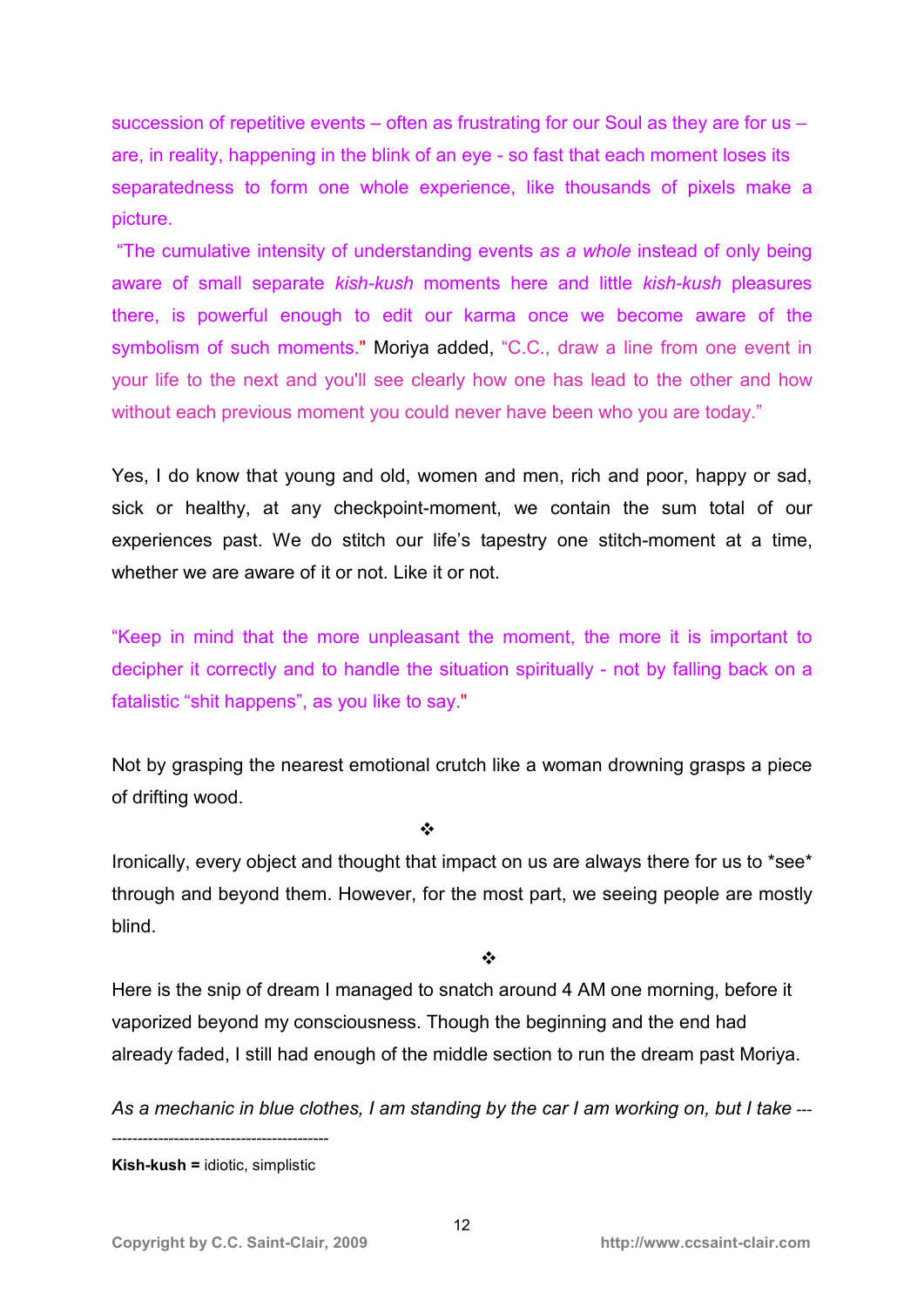*off on a walk through the streets. I stroll with no particular goal in mind. I see a cat chasing a bird and this cat is shaped like a feather, flat and thin. He glides after the bird in graceful slow motion but he does not catch it.* 

*I am in a bustling part of town and I walk through numerous paths and streets. Tall buildings everywhere.* 

*I realize it's getting late and that I must return to the garage.* 

*The thought makes me very anxious.* 

*I no longer know how to return to the garage. I don't know the address.* 

*I don't know where I am, but I know that I need to find the garage within ten minutes. There is a public phone nearby. I could make a phone call. I have coins in my hand, but I don't have the phone number.* 

*So I try to retrace my steps.* 

*I peer at buildings and street names until, finally, I recognize a little street that winds downwards.* 

*At the end of that street, there is the garage.* 

*I walk in and the owner's wife greets me. She guides me up narrow dark stairs to a small room where I wait all alone.*

### **Here is Moriya's deconstruction:**

**As a mechanic in blue clothes** = blue is the mystic colour of spirituality. Being a mechanic symbolizes the ability to repair your car - yourself.

**I am standing by a car I was working on, but I take off on a walk through the streets** = preparing yourself for your spiritual journey

**so I walk through the streets with no particular goal in mind =** your mind distracted - not being in the moment.

**I see a cat chasing a bird = the cat is the ego. This symbolizes chasing after your** true self. Rushing after anything means not being in the moment. It also symbolizes attachment to desires of the ego and reliance on emotional crutches.

**this cat is shaped like a feather = feathers always symbolize an element of** spirituality - the need to follow your soul slowly, slowly. **Cat + feather** = evolution.

**he is also flat like a feather** = this is about illusions that we make real in our mind although they should never become more than flag posts and symbols.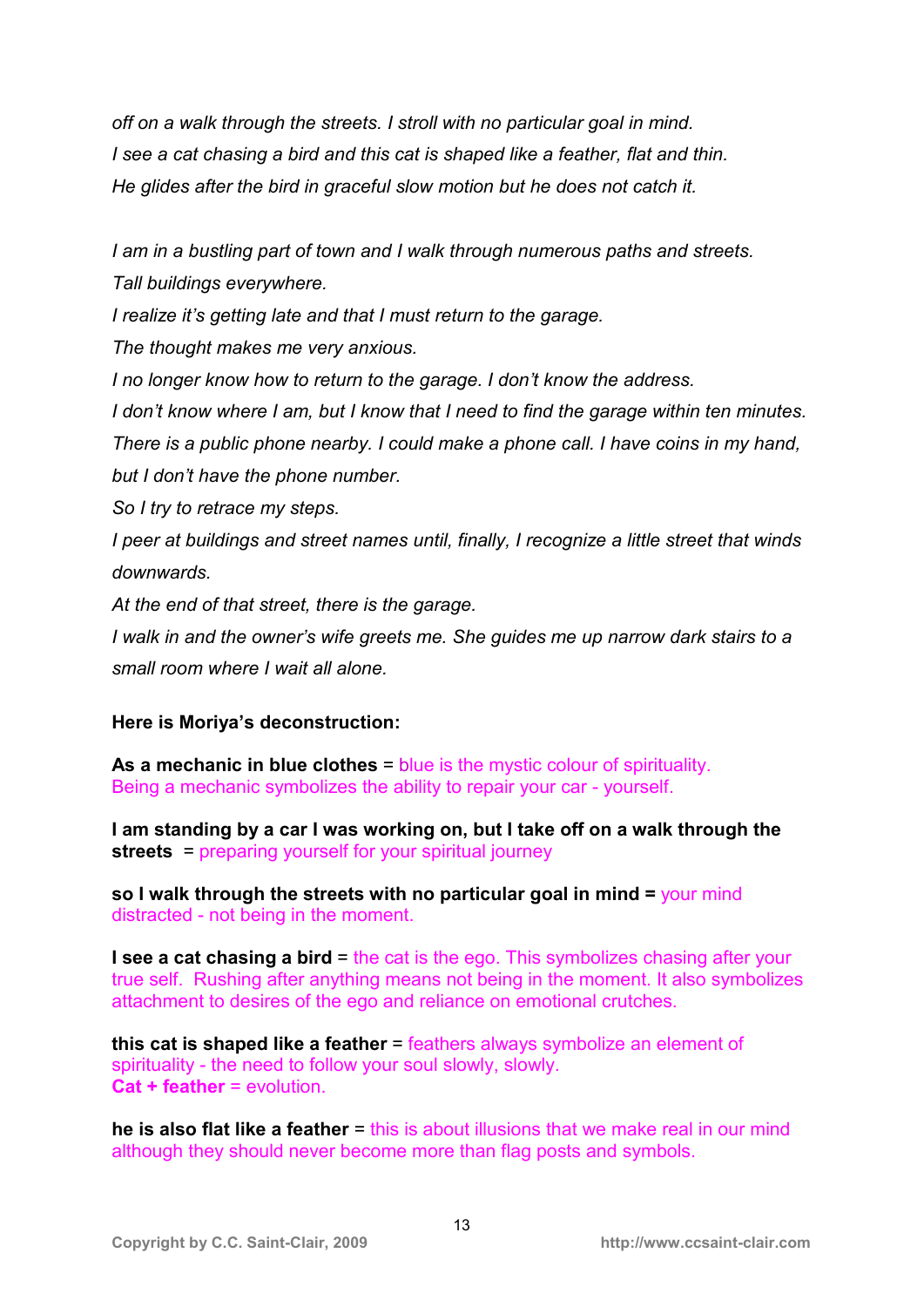**he does not catch the bird** = inability to reach soul.

**tall buildings everywhere** = a lot of blockages but also the desire to reach Soul, as buildings, unlike us, stretch to reach the sky.

**then I realize it's getting late. I must return to the garage on time** = enough time wasted on kish-kushim. The real work is on the INSIDE.

**I become very anxious about that. I don't have the address. I don't know where I am. I need to find the garage within ten minutes** = inner communication lost. You are revolving in a circle.

**I think I could make a phone call = trying to restore inner communication with soul.** 

**I have coins in my hand** = you have all the capabilities to communicate with your soul provided you find \*the code\*. It's the same as the missing code you needed for your alarm, C.C.

**a public phone nearby =** you are limited by thinking that you need to use your persona to reach your soul. Although it is like a wide open door in front of you, you chose to struggle using a side entrance.

**but I don't have the phone number** = again, inability to communicate with your soul.

**So I walk and I try to retrace my steps** = trying to remember how to reach your soul = trying to remember who you really are.

**So I try to recognize buildings and streets** = wandering through a lot of blockages – clutter.

**finally I recognise a little street that goes down = this little street is the symbol of** the nose bridge that leads to the right side of the brain which is the creative, spiritual side.

**at the end of that street I recognize the garage = the abode of soul** 

**So I walk in and the owner's wife greets me. She guides me up narrow dark stairs to a small room where I wait** = the heart.

This woman is your soul, of course.

She guides you up the narrow dark stairs to your little heart. You are made to sit there all alone until you learn to open your heart. Only then will you make the narrow dark stairs wider and widen the little heart/room, as well as bring beautiful light into it. In summary, C.C., this dream is also symbolic in that you cannot remember the end of the dream. It's like you put the screen door in front of your face in order to ignore the message to open your heart. The heart is the only organ that can illuminate and light your way. Why is it that you have to sit in the dark little room and wait?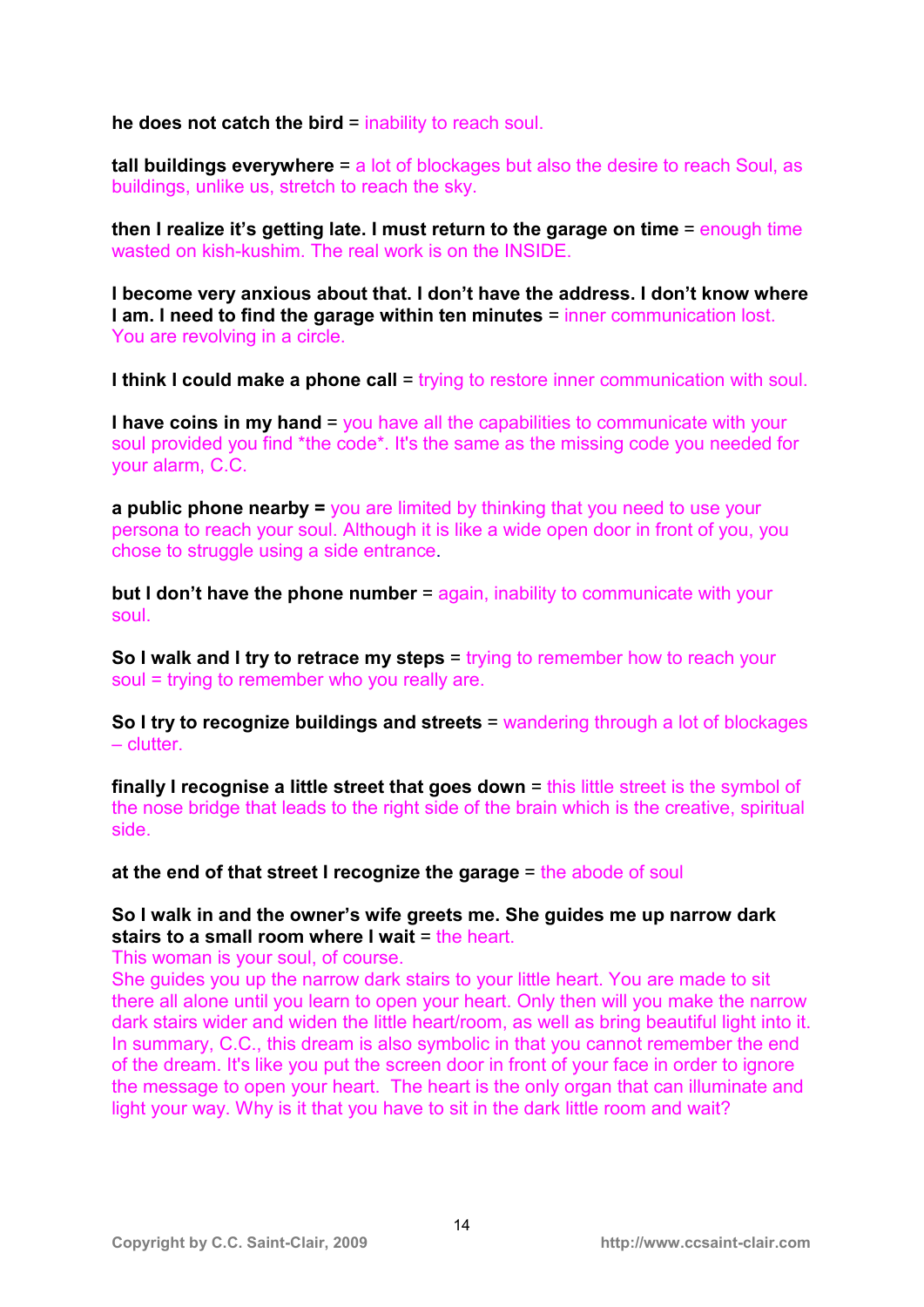"C.C., it is an absolute must for anyone on the Path to learn to decipher symbols. Although human beings have tried from time immemorial to understand symbols, they have always failed to relate them to daily living. They have failed to see symbols as a natural language full of messages from our soul. They did not experience *their own lives* as a vehicle for \*their\* soul."

 $\frac{1}{2}$ 

Whenever people attempted to decipher symbols, be they ancient priests or modernday laypersons, they usually did so for a gain of one sort or another - for their \*king and country,\* mostly for themselves in one way or another.

These days, astrological symbols and the endless stream of interpretive scenarios are difficult to avoid. We can put our faith in a spread of tarot, just as easily as we can find someone to peer on our behalf into a crystal ball, coffee grounds or tea leaves. Again, knowing that there are no such things as accidents and coincidences; knowing that nothing happens without a karmic reason, we still fail to link our search for fulfilment and daily mundane experiences back to \*soulful\* opportunities to observe our ego-persona doing its thing.

#### $\frac{1}{2}$

Since this file, as all others, is about tracking my challenges on the Path, one of these challenges is my persisting inability to decipher my real-time moments correctly.

A couple of days ago, the widescreen monitor bought only a few months ago began to flicker softly. I groaned inwardly but tried to ignore the flicker, hoping it would eventually go away.

Yesterday, the screen remained mostly black, only allowing an intermittent image until it gave up the battle altogether and remained black.

Once I realized that this was one of the \*messages\* that Moriya talk about, I took heart. It was a good message.

I understood it to mean that I had moved enough along the Path to have acquired a new-styled view of life – a new \*vision\* that required a symbolic upgrade in the form of a new monitor. Hey, maybe it was time to buy myself an even wider one. I typed my interpretation for Moriya who replied: the meaning is that you are not yet able to manage this symbolic new wide screen of yours. Wide vision makes a person who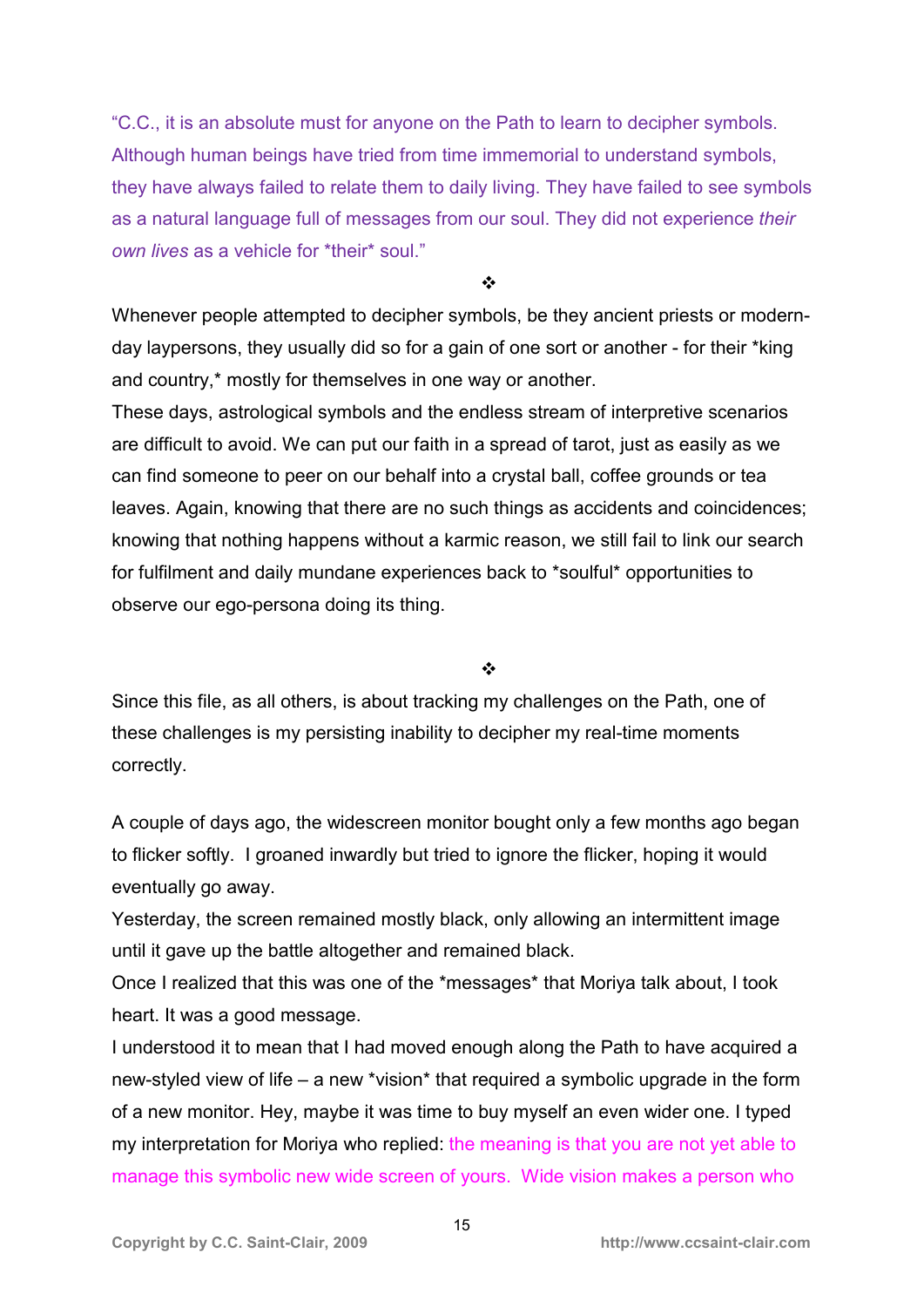is not yet ready for it, see blurry pictures, which then leads them to missing out on more subtle messages. They are then unable to see the whole picture clearly and in one glance.

Downer! That was not really what I was hoping to hear, so I had to ask, "How to know for sure that your interpretation is the correct one and that mine is wrong? "Because if all was OK with your spiritual sight, you wouldn't have to replace your monitor. If yours has stopped working, it means that there is a problem.

Flickering means that you are only \*open\* intermittently – that you see only on occasions. While you only have glimpses of What-is, you cannot have a clear vision of your reality, *ahoti*.

Flickering means that although your insight is more open than it used to be, it's also closed too often = unreliable.

Look, it's no different than when you want to see a picture and the light is flickering, so you cannot see but one fraction of it here and there.

You might also know that it is quite difficult to read by the flickering light of a candle because of the moving light and shadow effect it creates before it finally dies.

So, what else is new, *ahoti?*

The message that came to you through the symbolic break down of your monitor shows that you need a new approach to access the code, the heart energy you need before you can be truly ready for a wide-\*vision\* upgrade."

 $\frac{1}{2}$ 

"Anyone who experiences life through the limited ego of their persona can only end up with a very limited picture.

Oh, I know it's not easy to understand because once upon a time I, too, lived like that. The major difference is that I have always struggled to understand what lay beyond the obvious, way beyond what I could see with the limited power of my eyes. C.C., once you understand that you ARE A SOUL IN DISGUISE and that whatever you see, your soul sees it, too, and sends you messages back, you won't be able to go on living like a snail in a shell, peering outside and then hiding back inside, afraid to expose yourself, afraid to have faith.

-------------------- **Ahoti** = my sister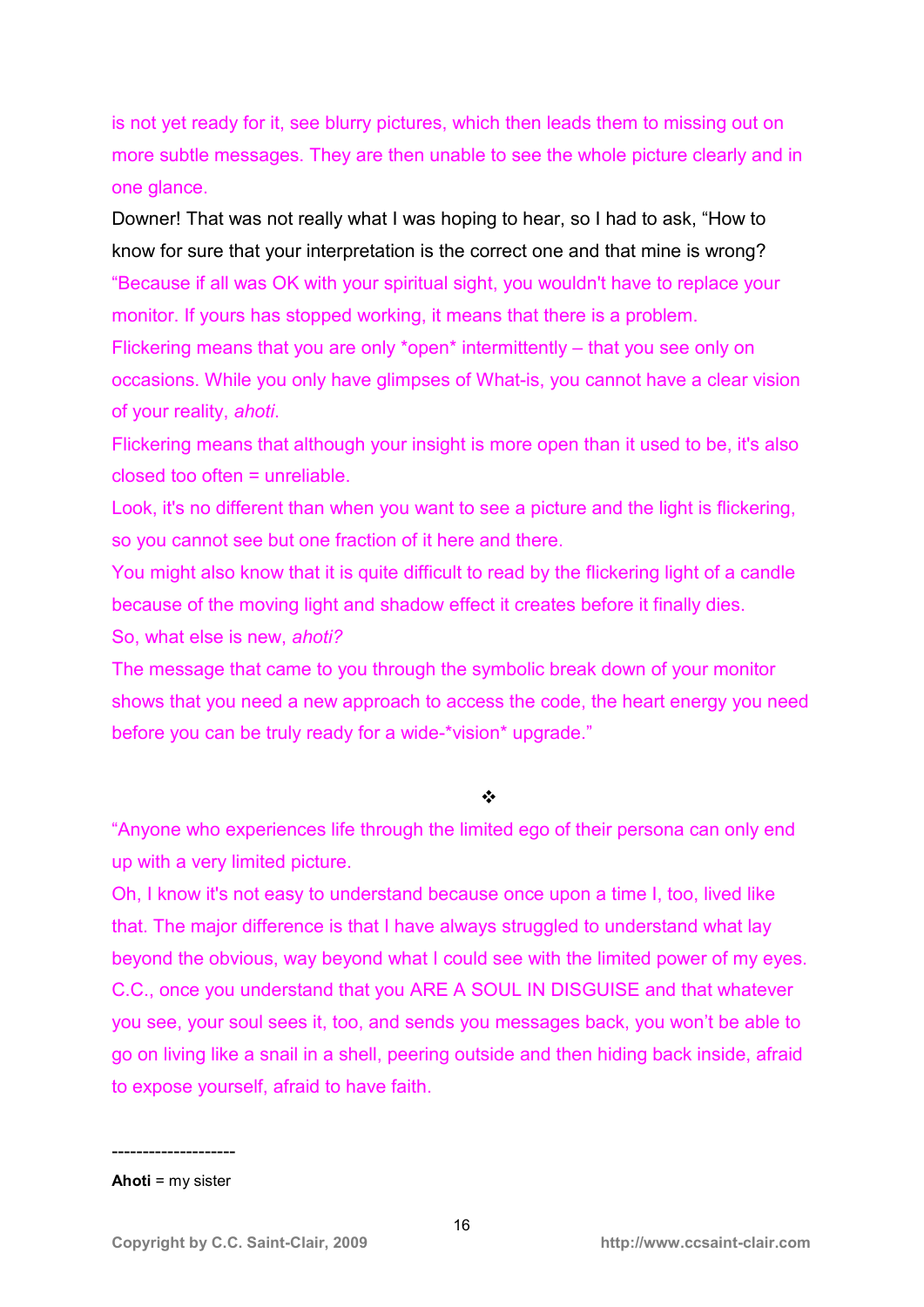When we see how people are affected by their dreams, even those they cannot understand, you see clearly that our sleep is indeed the real point of contact with our soul."

 $\frac{1}{2}$ 

As human beings, our essential problem is that we have received the gift of Thought – it has been given to us without a manual. Visibly, not even Adam and Eve had one.

For all our incessant and highly valued \*thinking\*, we are amazingly emotionally primitive and lumbering in our thinking.

You see, I am sure that any ole cave man already knew how to multi-process. While he separated the sinews from the flesh on his freshly slain mammoth, I don't doubt that he was also able to problem-solve how to carry the meat back to camp; as well as anticipate which bones would make the best tools and utensils; what to make out of the hide; as well as how he would share his bounty all around; as well as plan a swift retaliation against the other clan man who had been creeping up too close to the females on his corner of the hearth.

**Question:** how differently are we using our \*enhanced\* brain and our refined sensibilities?

 $\bullet^{\bullet}_{\mathbf{A}^{\bullet}}$ 

If \*thinking\* were the efficient process that our civilization has made it out to be, though we might still not all be \*Einsteins\*, we would, at least, have our emotional problems stitched up.

**Reality check:** "The mind is the great slayer of reality," says Moriya, quoting H.P. Blavatsky from "The Voice of the Silence", a book first published in 1889. [1] All the innumerable signs and messages that come to us daily are meant to remind us to observe; to be aware; to remember **who** we really are. Take this series of common shrug-off statements commonly used by the media, politicians and ourselves:

<sup>----------------------------------------------------------------------------------------------------------------</sup>  1. H.P. Blavatsky, The Voice of the Silence, The Theosophical Publishing House, Wheaton, Ill, USA, 1992, p. 1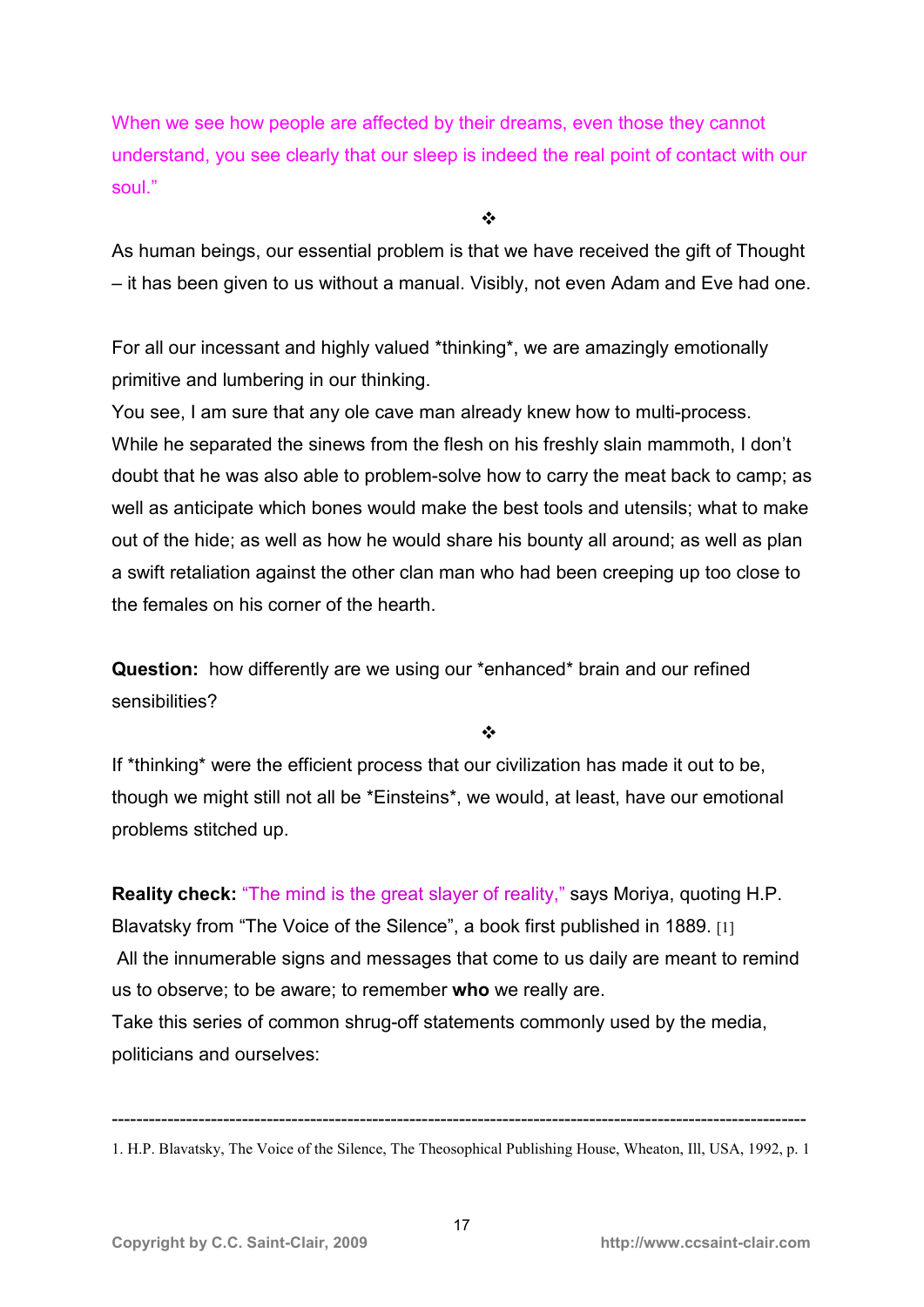from unknown causes - couldn't help her/himself - an unexpected turn of events - a freak accident - unforeseen circumstances - circumstances beyond our control - as luck would have it - out of the blue etc.

Moriya just doesn't get how people who spend so much time thinking, such intelligent people as ourselves, can be content with an incomprehension of the myriad of events that come to us devoid of a \*logical\* explanation: "Life is so meaningless when it is not understood. So empty, so narrow," she laments.

**Serious question:** How can we not \*see\* the proverbial writing on the wall, as it is being etched deeper and deeper, but always one faint stroke at a time? How can we be blind to markings, as they harden and set, until we \*hit the wall\* - our nose squashed hard against it?

How can we, then, wail, "Oh my God! What have I done to deserve THIS?"

Moriya adds, "Last night I dreamt that I had three large cages with very big birds inside each. The birds were unbelievably full of dust, so I took a wet sponge and started to clean the dust off their feathers - one by one. Then I cleaned the cages, too. When I woke up, I had the confirmation that my only mission in this lifetime was to be a clean and clear mirror for my soul but nothing more. This, I can do only by understanding, accepting and obeying her messages with absolute faith."

 $\frac{1}{2}$ 

Moriya compares the awareness with which we need to approach our real-time moments to an outing to an art gallery.

The artwork on the wall may look nice, but not one painting will yield personal meaning until we peer at it carefully and find abstract symbols that link back to our thoughts and emotions.

We may never know what the artist intended, but most of us will be able to respond with an interpretation of our own. Our understanding of the painting will be triggered by a recognition of archetypal \*symbols\* blended together by the artist.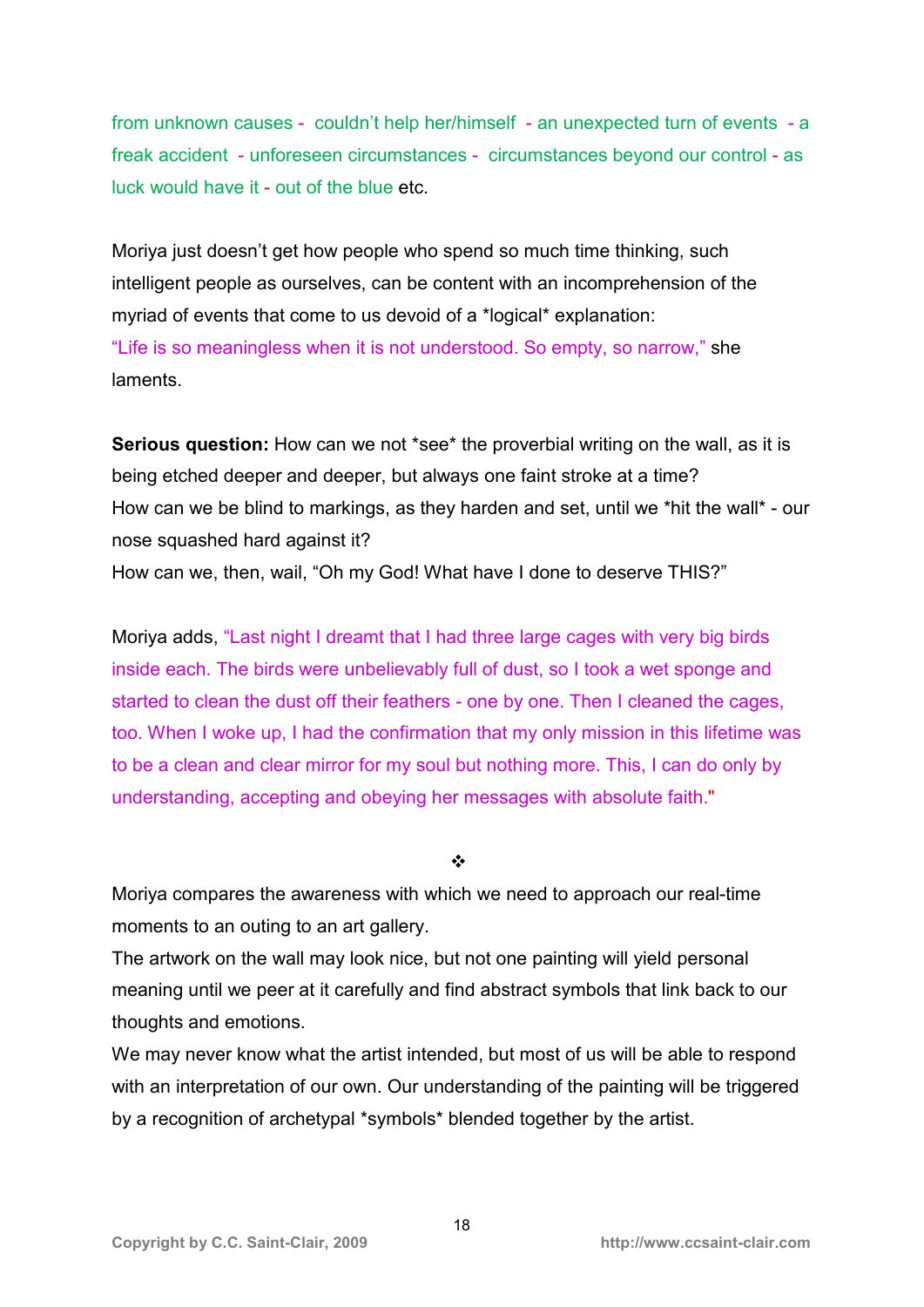❖

When we are moved by a sunset, humbled by the silent majesty of a forest, the incongruous tenderness of a female elephant towards a young one in distress or when we are fascinated by an object of beauty, by a charismatic person in our midst, we remain unaware of the *understanding* that resonates in our core.

We might exclaim an exalted, "Oh, that's *so* beautiful!" but we would completely miss the reality that such \*beauties\* are direct messages our soul has put in front of our face to awaken us to the same beauty that IS within us.

"*The beauty exterior to us, the one that has us so enthralled, is only its reflection,"*  concludes Moriya.

Yesterday, my darling and I went sailing on her yacht with two other women. In the course of the afternoon, one of them, let's call her B, someone we had only met once before - struck me as a kind and gentle person whose easy smile was reflected in her eyes and I thought *awhhh, isn't she lovely!* 

Interestingly, now that the point made above is in my consciousness, I know that B was innocently mirroring an aspect of *my* self.

Yes, I too have been known to be kind and gentle. I, too, have a smile that my eyes can mirror. Moreover, I have the potential to make kindness and gentleness second nature to *me*.

**Reality check:** When in our awake state, a.k.a our \*thinking state\*, all we seem to do is chew our cud with a vacant stare, content to be a part of the Great Herd, blind little mice that we are.

 $\frac{1}{2}$ 

"C.C., when you *really understand that all you see is a reflection*, you KNOW. When you KNOW, you ARE ONE WITH THE KNOWLEDGE. When you are one with the knowledge, then you SEE *your* reality.

You understand who you truly are.

Look at it this way: at night you sleep and *see* dream images. Let's say that your dream is a movie in which you are the main character.

You identify so much with this character that the dream often affects you well after you've woken up, *ken?*

19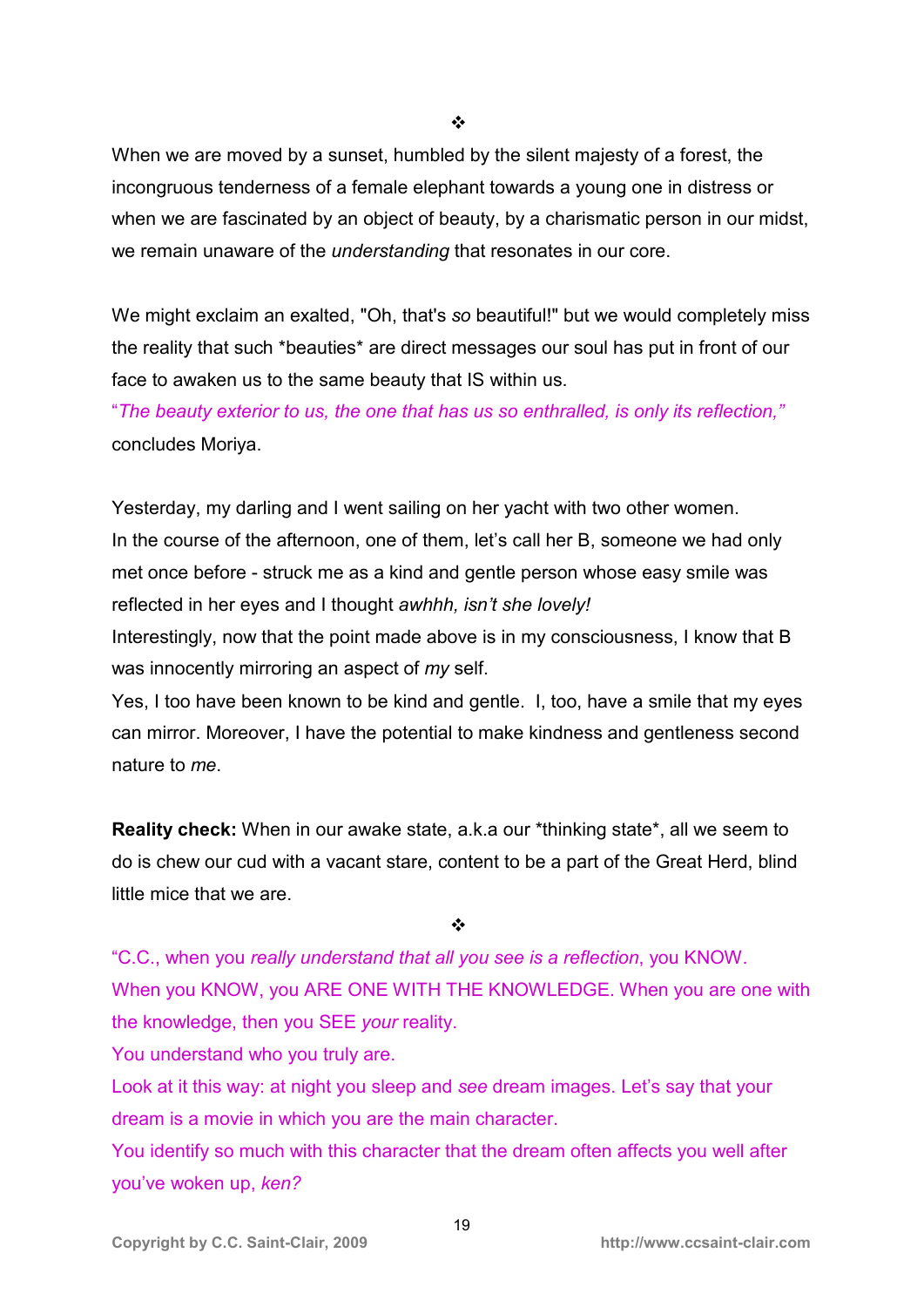However, when you are awake, you see the picture of what **is** in front of you. It's large and it's in full colour. *But* because your \*waking\* movie is played out while you walk, eat, work, talk and go here and there, you can no longer access any of your higher abilities. You are no longer aware of what you perceive when you are within the realm of your soul. It's like you become amnesic the moment you awaken." Personally, I now think we become dumb-witted the moment we wake up.

J. Krishnamurti has his own way of explaining the same concept: *"You are never alone because you are full of all the memories, all the conditioning, all the mutterings of yesterday; your mind is never clear of all the rubbish it has accumulated. [ ... ] To abandon all that totally is to be alone, and the mind that is alone is not only innocent but young – not in time or age, but young, innocent, alive at whatever age. [ ... ] In this solitude you will begin to understand the necessity of living with yourself as you are, not as you think you should be or as you have been. See if you can look at yourself without any tremor, any false modesty, any fear, any justification or condemnation – just live with yourself as you actually are."* [2]

❖

**Reality check:** Asleep as awake, it is the same movie being played out in front of us, albeit in a different version and a different format. The only difference is that the \*dream\* movie is played out under the influence of our soul, while the \*awake\* version is controlled by our persona. Like an ignoramus at the art gallery - unable to identify any aspects of the painting on the wall – we can only shrug an "I like/don't like" response. And when things do go pear-shaped, as they inevitably do, what we mostly perceive are random, jarring flashes of angst that crash through our torpor. And the freaked-out ego-persona cries, "Oh, how did *this* happen? What have I done to deserve *this? Why* do these things always happen to me?"

#### ❖

We see symbols as 2D objects, like when we cross a street and walk past buildings, walls, sidewalks and people without seeing them. We walk on automatic pilot. We

<sup>---------------------------------------------------------------------------------------------------</sup>  2. J. Krishamurti, Freedom from the Known, Victor Gollancz LTD, London, England, 1983, p. 69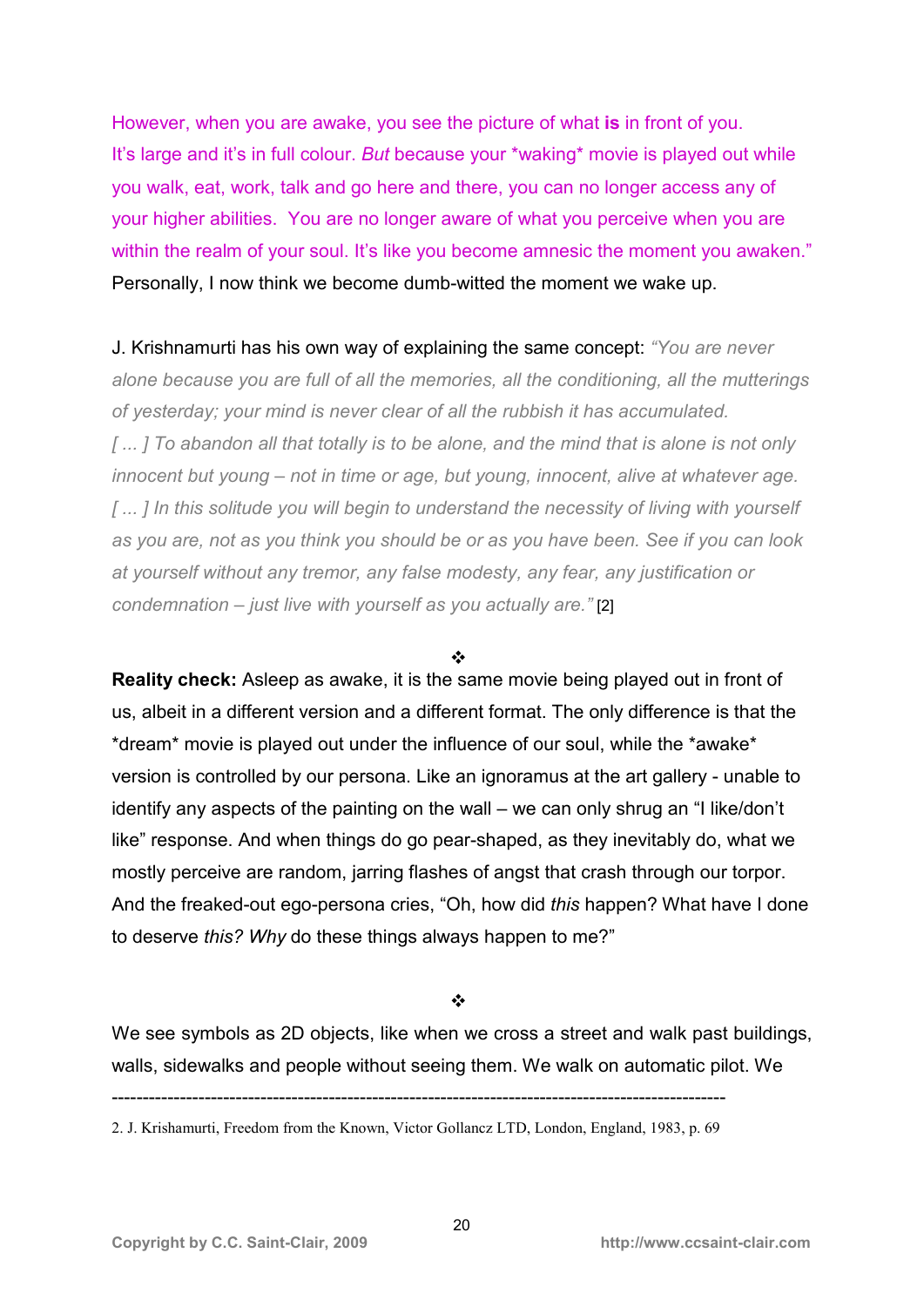pay more attention to the wallpaper on our desktop than to the symbols that need decoding inside each of our wakeful and asleep moments.

So, we walk around like zombies, not truly believing in anyone or in anything. Then comes a crisis, however small or huge. All of a sudden our blissful insouciance is ripped open as easily as a silk purse. Our familiar world becomes a hostile environment the minute something does not go according to our plans.



And then, the little blind mice that we are ask, in total earnest, *"Why is God doing this to me?"* as if we had spent a lot of time listening to God before that!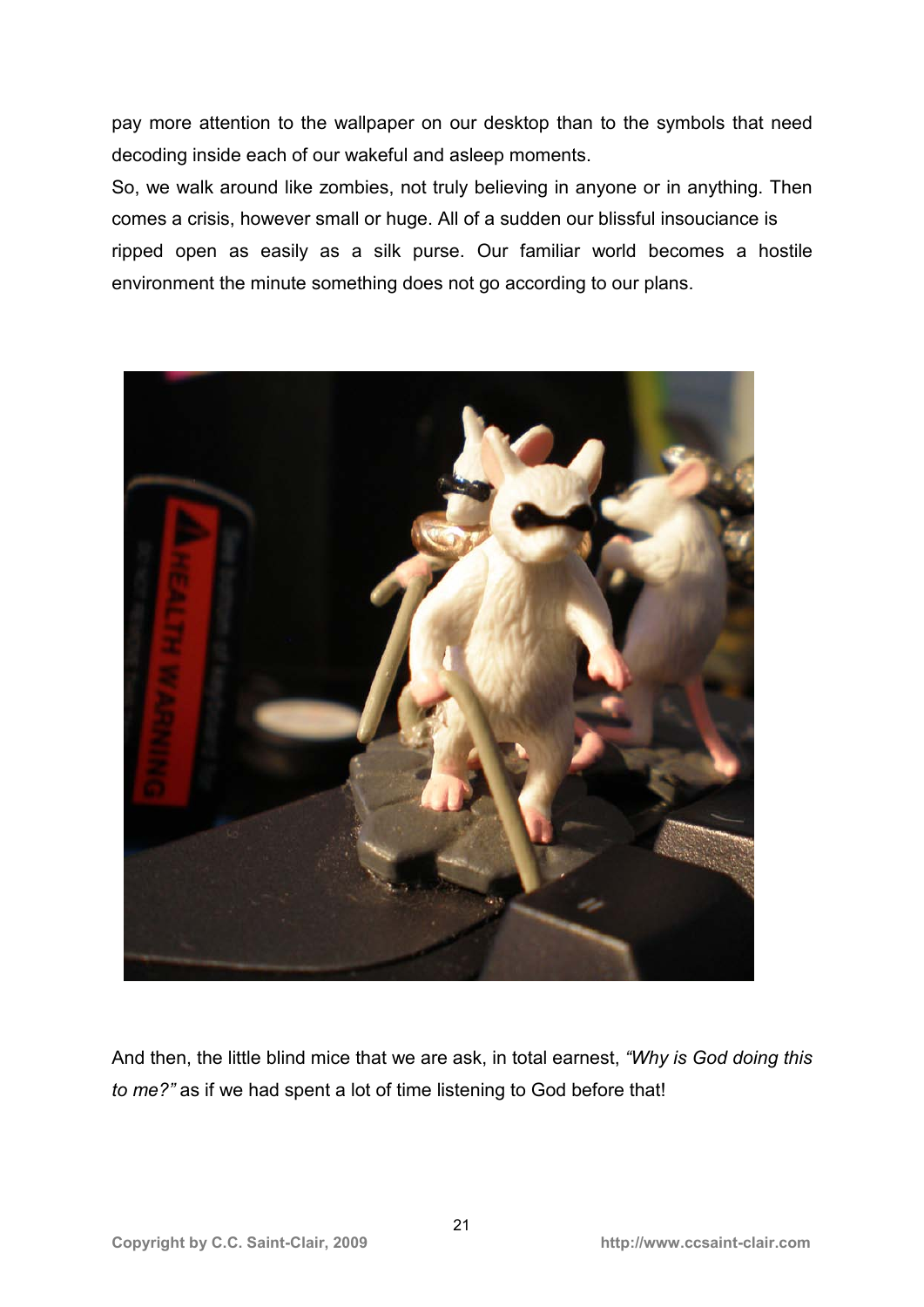**Serious question:** when was the last time we stopped long enough to ask God - or our Soul - what they thought about buying that new car or upgrading to a bigger plasma TV or booking a holiday during which our sole objective is to let our hair down and chill in a carefree indulgence of the persona?

 $\frac{1}{2}$ 

As a people, we wake up in the morning and go on with our daily activities like sleepwalkers or sleeper agents in spy films, unaware that we will be \*woken up\* to participate in an \*unanticipated\* karmic event whether ready, willing - or not.

Here are two karmic events that occurred in Australia within two weeks of each other, as the time I was writing this file. Both involve cars. Both involve men. The result of each event is shocking, but for very different reasons.

## **Ferrari in pole position**

**Doug Robertson and Callie Watson** 

**October 28, 2008 11:00pm** 

**TWO men who "turned the streets into a racetrack" escaped serious injury yesterday when their \$250,000 Ferrari wrapped itself round a power pole.** 

**The driver, in his 30s, and his passenger walked away from the wreckage and were treated in Royal Adelaide Hospital for minor injuries after the crash in Walkerville, north Adelaide. They left the five-year-old Ferrari Modena split in two by the pole.** 

**Neighbours said the supercar crashed minutes after it went "zinging" past their homes. "I was outside my house talking It sounded just like 'zing, zing' as it went past.and we heard something fly up and it was this black Ferrari," Vlado Blazeka said.** 

**"The pole split the car in two and it's basically where the gear stick should be."** 

**Lana Errey rushed to help the two men after the accident happened 200m from her art gallery.** 

**Here is the Ferrari** 

**"It's like they turned the streets into a racetrack," she said.** 

**Police investigating the accident have yet to interview the men. [3]** 

 <sup>----------------------------------------------------------------------------------------------</sup>  3. http://www.news.com.au/couriermail/story/0,,24567820-953,00.html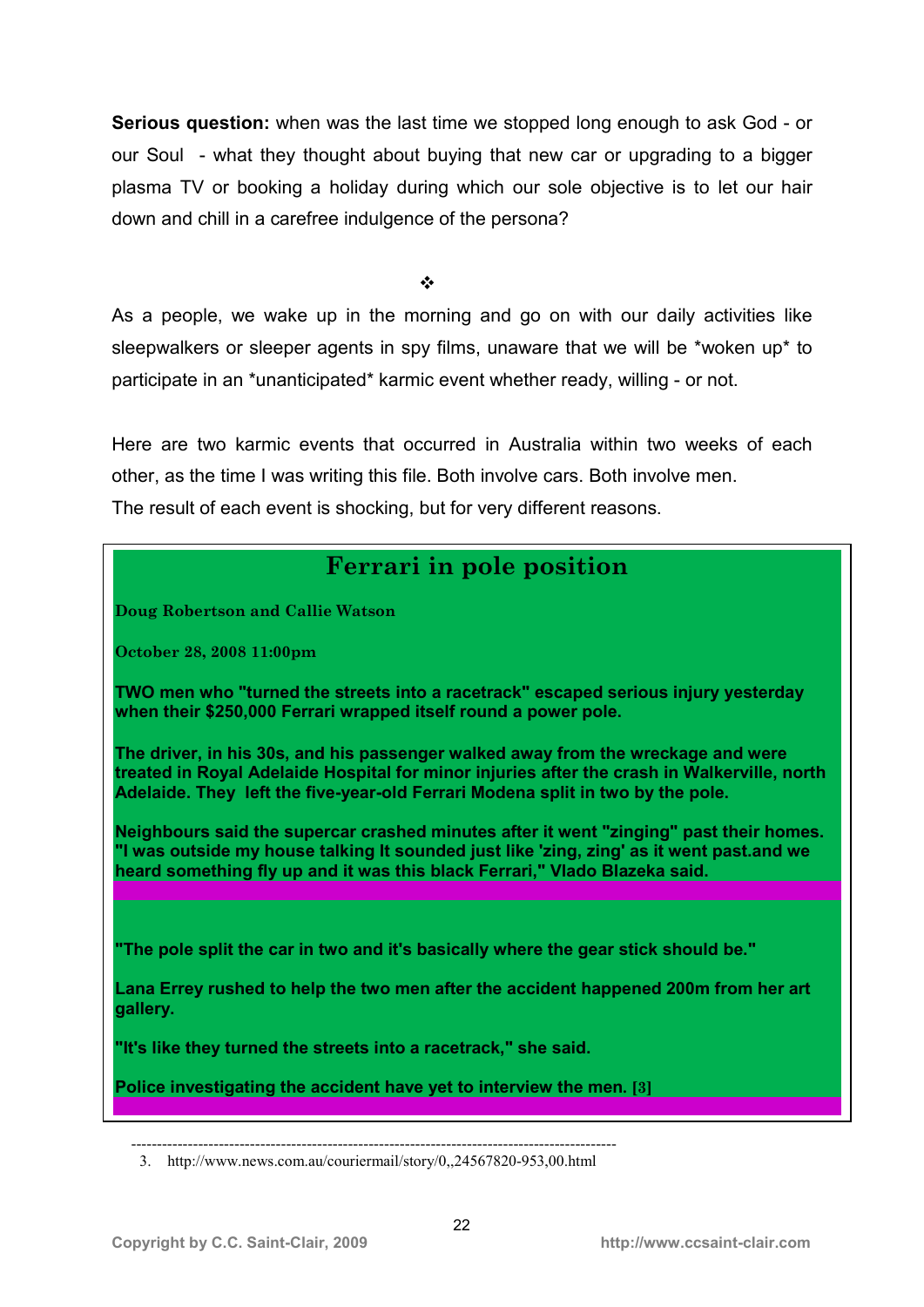## Here is the Ferrari



When a person \*cheats\* death in such an amazing manner, it can only mean that s/he still has serious karmic debts to amend in *this* lifetime and such an \*accident\* is but a serious warning.

Unless the person connects with his higher self [symbolized as we know by the car] and works on himself to overcome his ego persona [the car split into two] the next \*blow to the head\* will not be such a walk in the park.

Though some might beg to differ, given the choice, a quick death behind the wheel of a Ferrari seems more appealing than surviving as a quadriplegic. That, in turn, would symbolize the person's inability to shake off their ego-persona.

Imagine being as physically a prisoner inside your own ego-persona, as strapped inside a straight-jacket? Now, *that* is Kafkaesque!

<sup>-----------------------------------------------------------------------------------------------------</sup>  4. http://www.news.com.au/couriermail/story/0,,24567820-953,00.html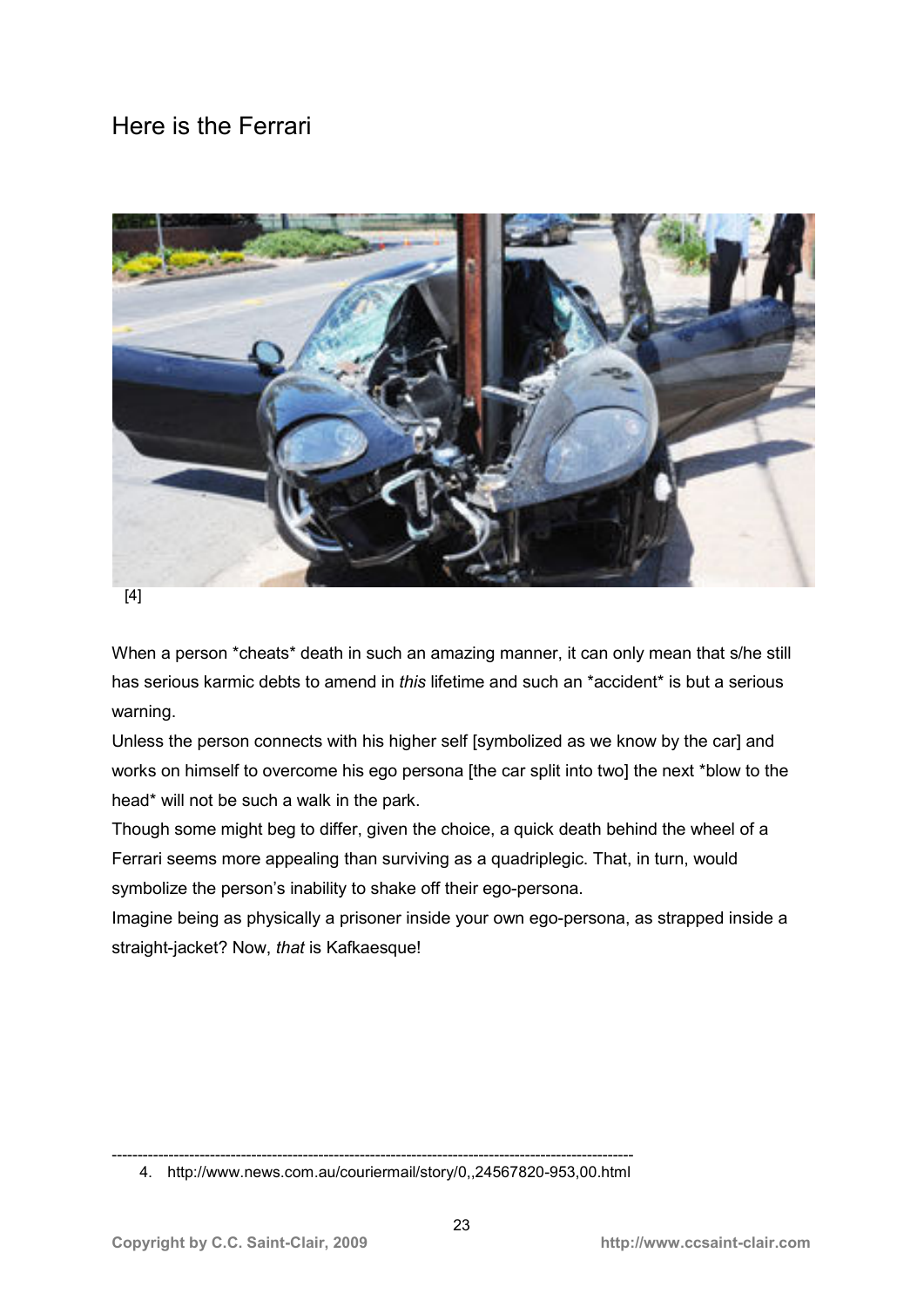### **Man crushed by falling car**

October 14, 2008

A 47 year old man died yesterday after being crushed under a vehicle when it slipped off a jack at a wrecker's yard south of Brisbane.

The Brisbane man was working at Moss Street Motor Wreckers at Slacks Creek about 11.30am when the accident occurred, police said. He died at the scene.

have slipped off the axle," he said. A spokesman for the Minister for Employment and Industrial Relations, John Mickel, said early investigations indicated the man had only been employed there for a short period of time. "It looks like he was taking the springs out of a four-wheel drive using a scissor jack which is thought to

Workplace Health and Safety and police are investigating. [5]

**Severe head injuries** = this ego-persona was extensively damaged.

"If a car symbolizes the self, then the wreckers' yard symbolizes a greatly damaged person, i.e. one who was beyond spiritual repair.

This *accident* clearly shows that the persona had not been able to amend his karmic debt, so his soul gave up on him, her current incarnation. *"Dai*, enough", she would have said and on to another incarnation she will go – but only in the fullness of time."

Moriya added brusquely, "Because people can but identify with their own egopersona, many would say how tragic it is that this worker should have died so young. And if it had been written that he was a father of two, or maybe a newlywed, then a

greater flood of hypnotized sympathy would have poured out for this stranger. Age is immaterial, C.C.. Soul is eternal."

----------------------------------------------------------------------------------------------

<sup>5.</sup> http://www.brisbanetimes.com.au/articles/2008/10/13/1223749920047.html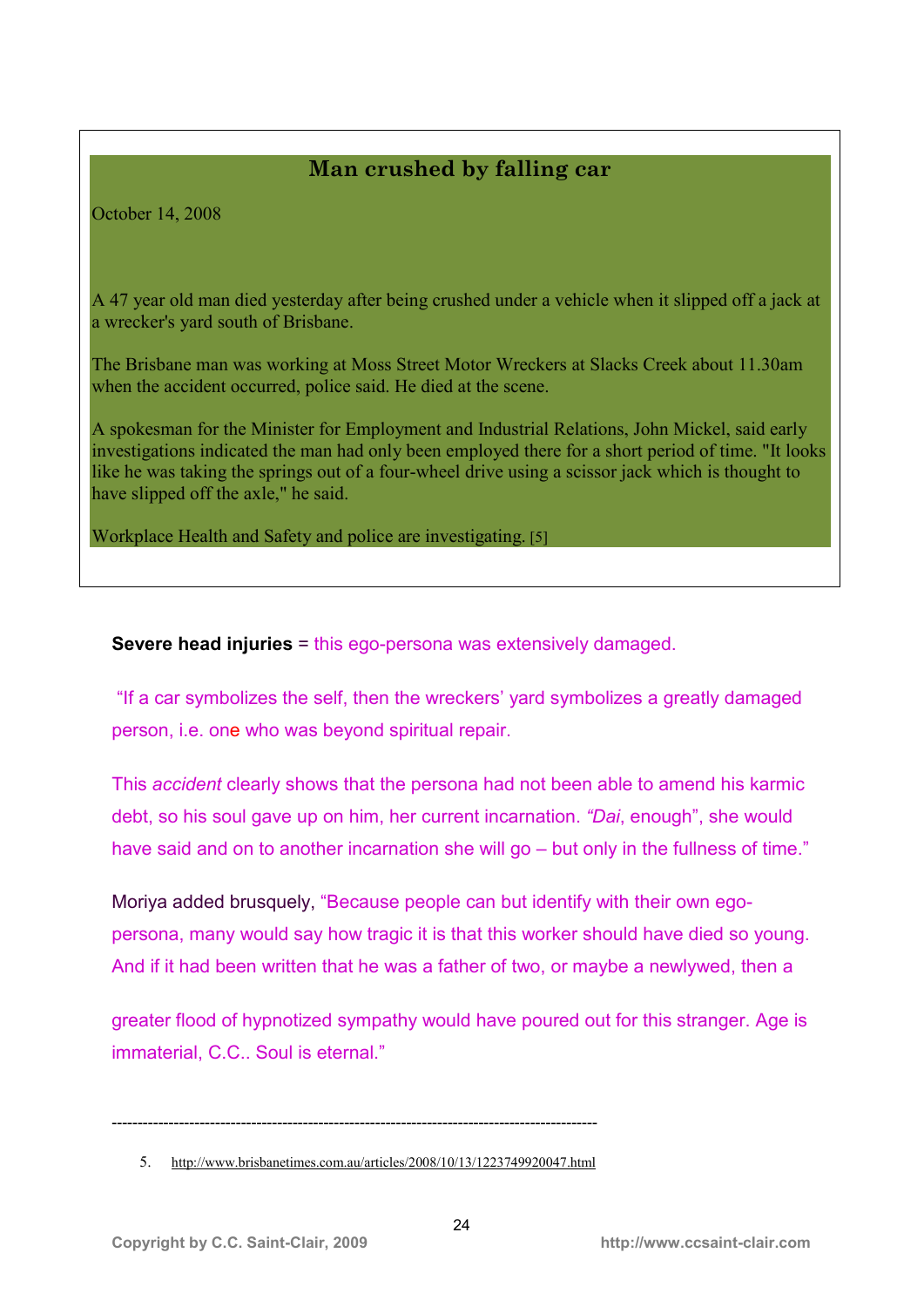Again, in a bid to illustrate Moriya's thoughts in a different manner, I will insert here words from *Freedom from the Known*, the book I am currently reading.

J. Krhishnamurti wrote, *"I am tempted to repeat a story about a great disciple going to God and demanding to be taught truth. This poor God says, "My friend, it is such a hot day today, please get me a glass of water." So the disciple goes out and knocks on the door of the first house he comes to and a beautiful young lady opens the door. The disciple falls in love with her and they marry and have several children. Then one day it begins to rain, and keeps raining, raining, raining – the torrents are swollen, the streets are full, the houses are being washed away.* 

*The disciple holds on to his wife and carries his children on his shoulders and as he is being swept away, he calls out, "Lord, please, save me," and the Lord says, "Where is that glass of water I asked for?"* 

*"It is a rather good story",* explains Krishnamurti, *"because most of us think in terms of time. Man lives by time. Inventing the future has been his favourite escape.* 

*We think that change in ourselves can come about in time, that order in ourselves can be built up little by little, added to day by day. But time doesn't bring order or peace, so we must stop thinking in terms of gradualness. This means there is no tomorrow for us to be peaceful in. We have to be orderly in the instant. [ ... ] When there is real danger, time disappears, doesn't it? There is immediate action. But we do not see the danger of many of our problems and therefore we invent time as a means to overcome them. Time is a deceiver as it doesn't do a thing to help us bring about a change in ourselves. Time is a movement* 

*which man has divided into past, present and future, and as long as he divides it he will always be in conflict." [6]*

Tongue-in-cheek, blame the ole feminist in me, I will add that I will go on assuming

<sup>--------------------------------------------------------------------------------------------------</sup>  6. J. Krishamurti, Freedom from the Known, Victor Gollancz LTD, London, England, 1983, p. 73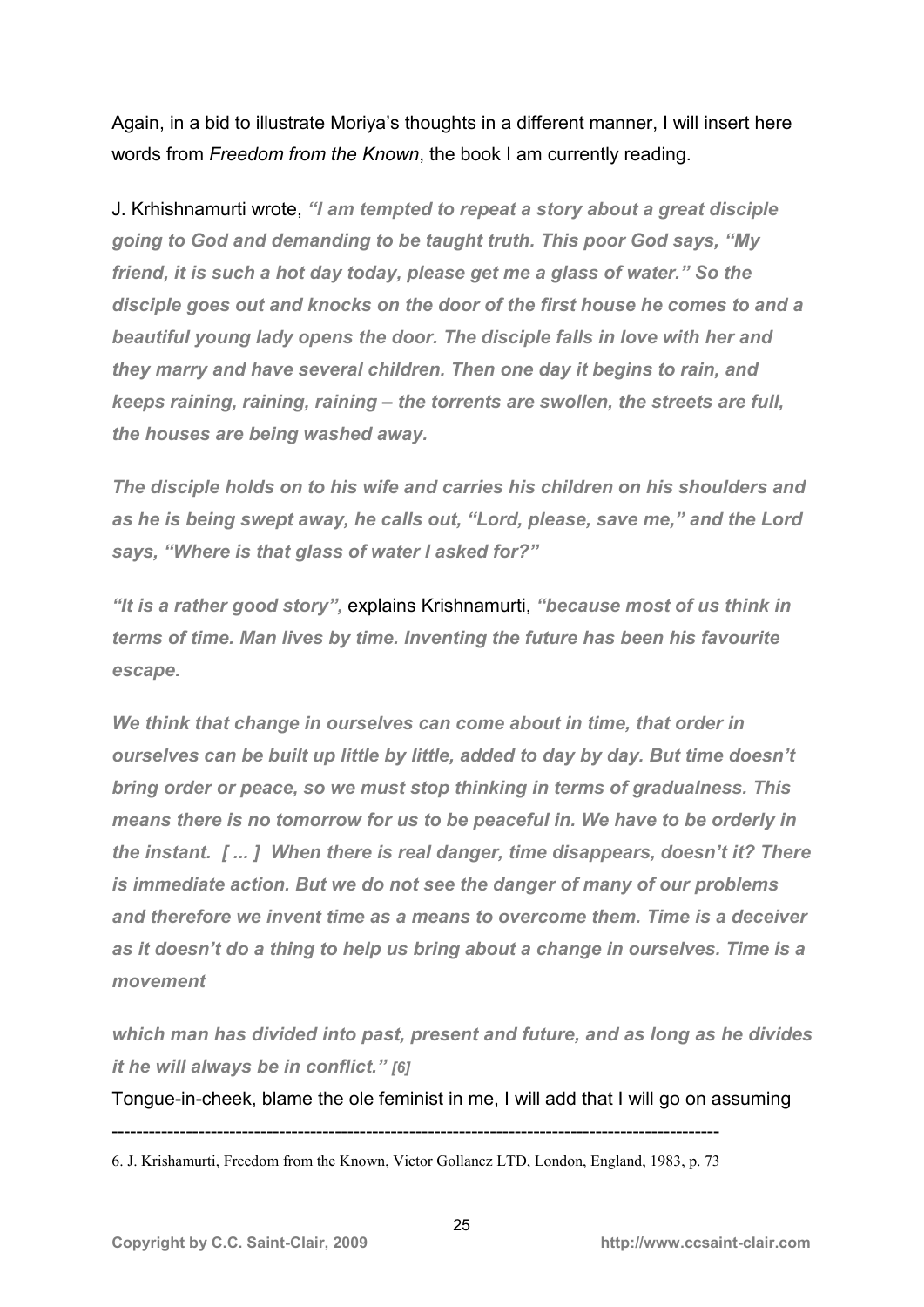that when Khrishnamurti wrote **'man/he',** he definitely meant to include **woman/she' or even better, an all-encompassing 'we'.** 

 $\frac{1}{2}$ 

Back to the topic of being awake but not aware: The functional repetition of our activities is what keeps us from falling asleep during the day but often keeps us

awake at night. It includes the need to feed the body by catering to its impulsive cravings that go well beyond feeding it solids and liquids.

"You see, sleep is our natural condition, as it is the domain of our soul", reiterates, Moriya. "The outer physical world is full of catalysts meant to awaken us to DO something. I'm not talking here about whether a person does right or wrong, but only about the push people get from the world around them to move and to act.

C.C., have a look at people when they are bored: immediately their eyes begin to close and in no time they are asleep, even in front of a loud television set. Or when a person is alone in the vast flatness of a desert and the eyes seek something to connect with - a rock, a bush - anything in order to focus and be awake. You see, the limited persona cannot contain much and her body's energy gets consumed very quickly, which leaves the person in slumber – symbolically asleep at the wheel of her life. Only spiritual energy is unlimited, and when a person can channel it, she can do amazing things in a very short period of time which, to the uninitiated, can seem like a miracle."

 $\frac{1}{2}$ 

Contrary to popular beliefs of the material world, the more hyperactive, the more multi-tasking the person, the more asleep we really are because of the restricted energy. And, from nine to ninety-nine years of age, we rely on our own version of sex, drugs and rock 'n' roll, no differently than the baby relies on her pacifier. We also rely on other people's energy. Healthy or not, we love to congregate in our herd to better suck it in.

 $\frac{1}{2}$ 

"CC, EVERYTHING is indeed symbols, *at lo mevinah?* The problem is that instead of observing, understanding and letting go, you try to interpret it into words *ve-ze lo tov.* You want to understand with your persona's mind, *aval ze lo ze.* You need to flow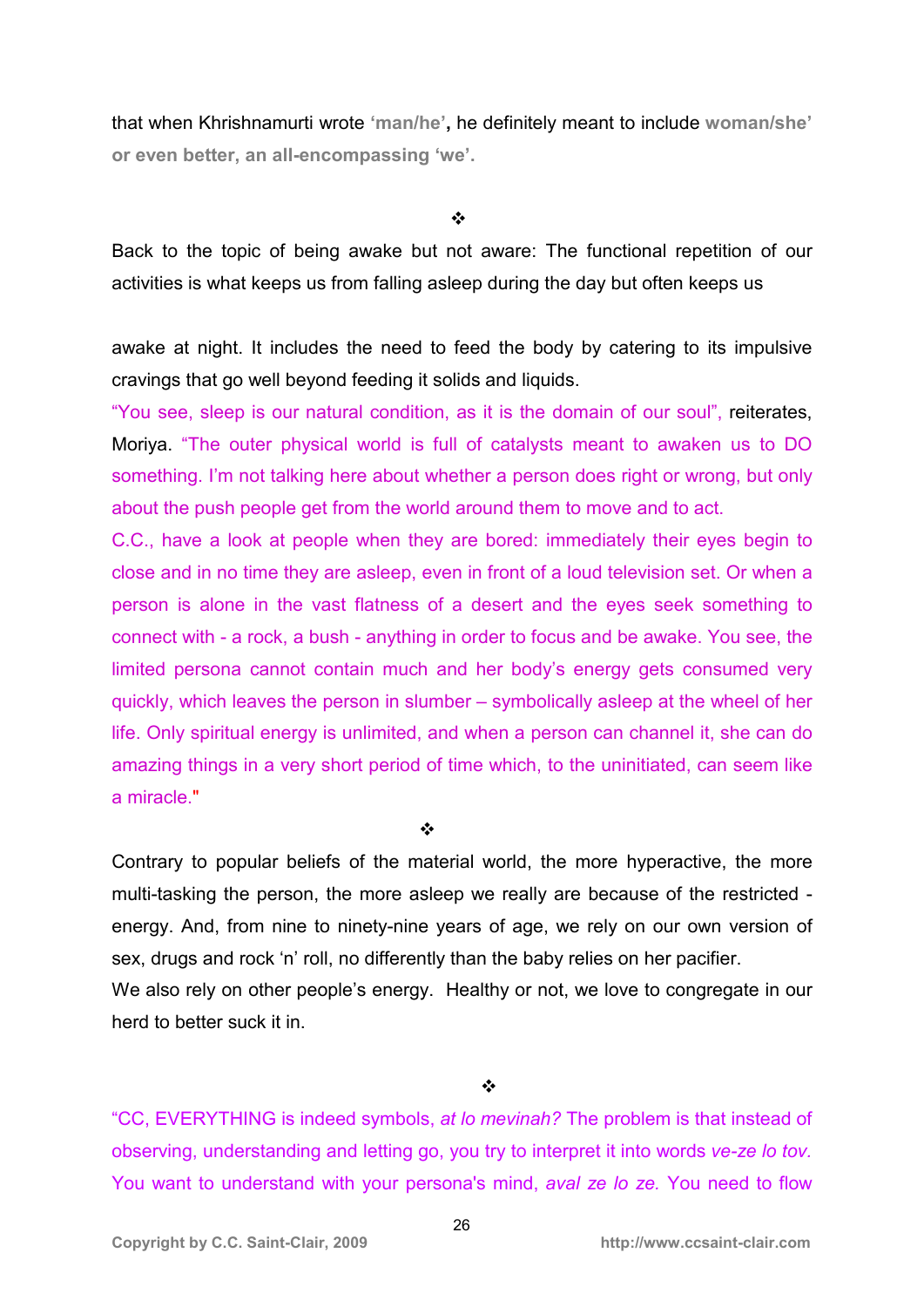with soul. The symbols you need to see are wherever your eyes can see, near and far. You should see the symbols in people's names, in their occupations, in what they  $\alpha$ , in the objects they hold and give you – in everything that comes within your line of vision and consciousness.

Look, don't you agree with Shakespeare when he said that the whole world is a huge stage where our play is being played out by actors who show up and \*perform\* for our benefit?

Everything is symbolic and the sum total of the symbols is all that is contained between awakening of your soul (sunrise) and death of the old false ego-persona (sunset).

Whatever we attract comes our way because of the magnetic fields around every one of us and every object. And because every magnetic field (aura) has a special code, there cannot be an error or the possibility of anything, be it an opportunity or a drama intended for one person, going to another one. There is no such thing as an 'opportunity missed'."

By the same token, there is also no possibility of fumbling our dues – no way we can say, "Sorry, count me out of this game," and pass the buck over to our neighbor.

#### $\mathbf{A}$

One of the many things I understand better these days is that there is no such thing as a missed opportunity – no such thing as anyone ever robbing us of anything that was karmically intended for us - not a medal, not a job, not a lover, not a seat at a concert.

God won't do that.

Life can't do that.

There is no such thing as the 'early bird gets the worm' – early or not, this little bird can only get what worm is intended for her, not anyone else's.

Here is a lovely thought: no one can rob us of what is earmarked for us, be it a reward, a pleasure or a pain – be it physical or emotional.

*----------------------------------------------------------------------------------------------------------------------------------* 

**At lo mevinah**? = don't you understand? Ve-ze lo tov = and this is not good **Aval ze lo ze** = this is not how it goes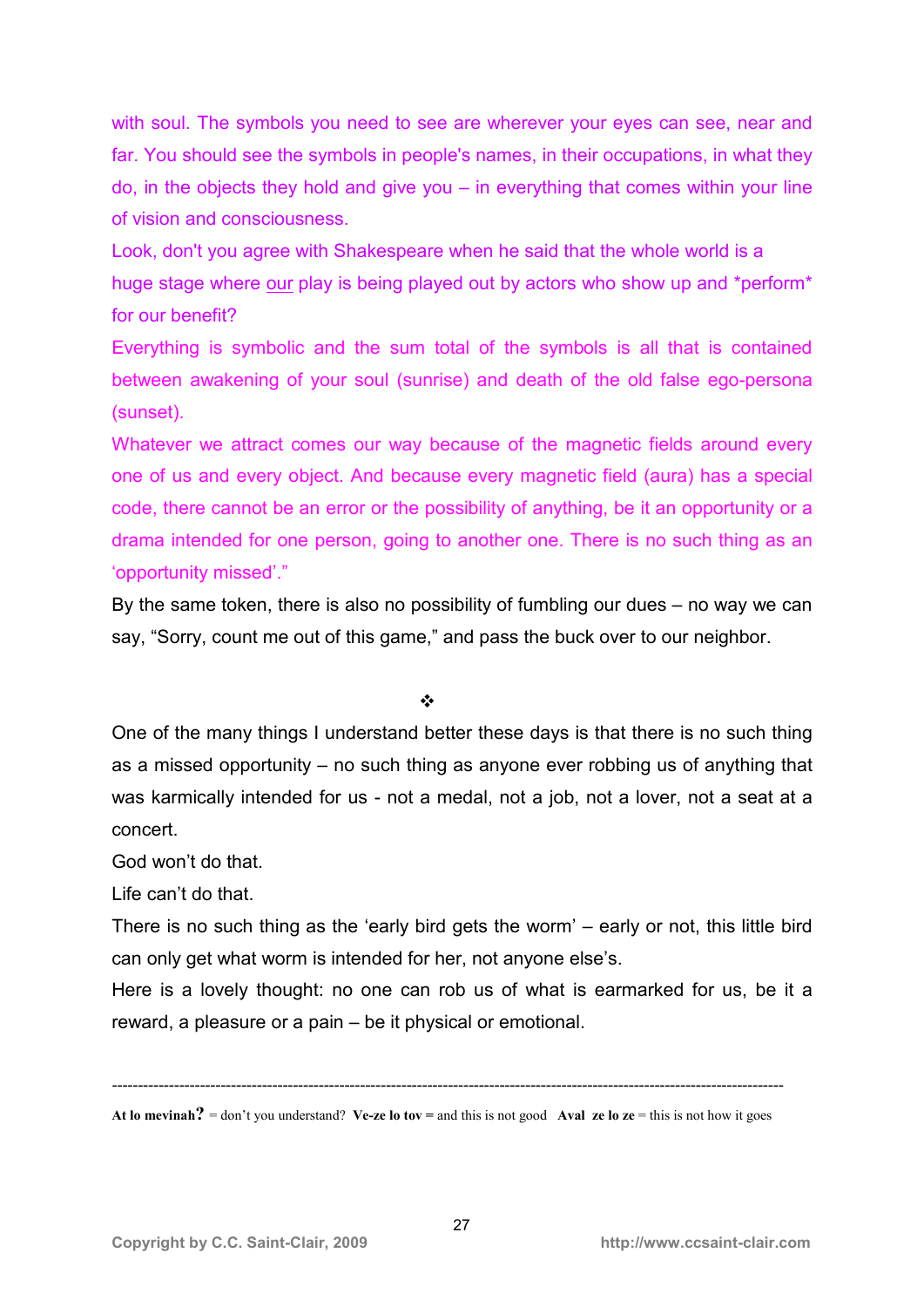The little blind mice that we are might feel we have missed out and we should have done this and we should have done that but, truth is, what we don't get was not intended for us.

Everyone of us who is not on the Path, not practising flowing, not practising active acceptance and surrender, as well as, of course, not practising being in the moment i.e. anyone rolling through life, bouncing from pillar to post like a little pinball, will attract a horde of mishaps or ailments intended for them – intended to awaken them.

 $\frac{1}{2}$ 

"People who react violently, like in wars," says Moriya, "the ones who take what's not theirs to take, whether it is a life or a bounty, create Karma and they will have to pay for what they have done.

In fact, I like the image of travelling in time, where you cannot change anything and you walk by not touching and not meddling, as you are unable to tamper with what has already been. All you can do is be aware of the changes in the landscape and be aware of the symbols around you."

Knowing that *nepenthe* is a plant that was used in ancient times used to dull pain, here is a lovely poem about observing and being aware.

| <b>Give me Nepenthe</b>              |
|--------------------------------------|
| With the lulling eyes                |
| To shut away the world!              |
| To sleep, to dream,                  |
| And in this clover-scented air       |
| <b>Slip through imprisoning Time</b> |
| And find my Spirit free!             |
| Alas, not thus                       |
| <b>Shalt thou escape from Time.</b>  |
| Thou wilt return again               |
| And yet again                        |
| Till thou hast paid                  |
| The uttermost farthing.              |
| <b>Didst thou not know</b>           |
| Time is a debtor's prison?           |
| Whom dost thou owe?                  |
| <b>Owe not Nepenthe –</b>            |
| E.C. Note                            |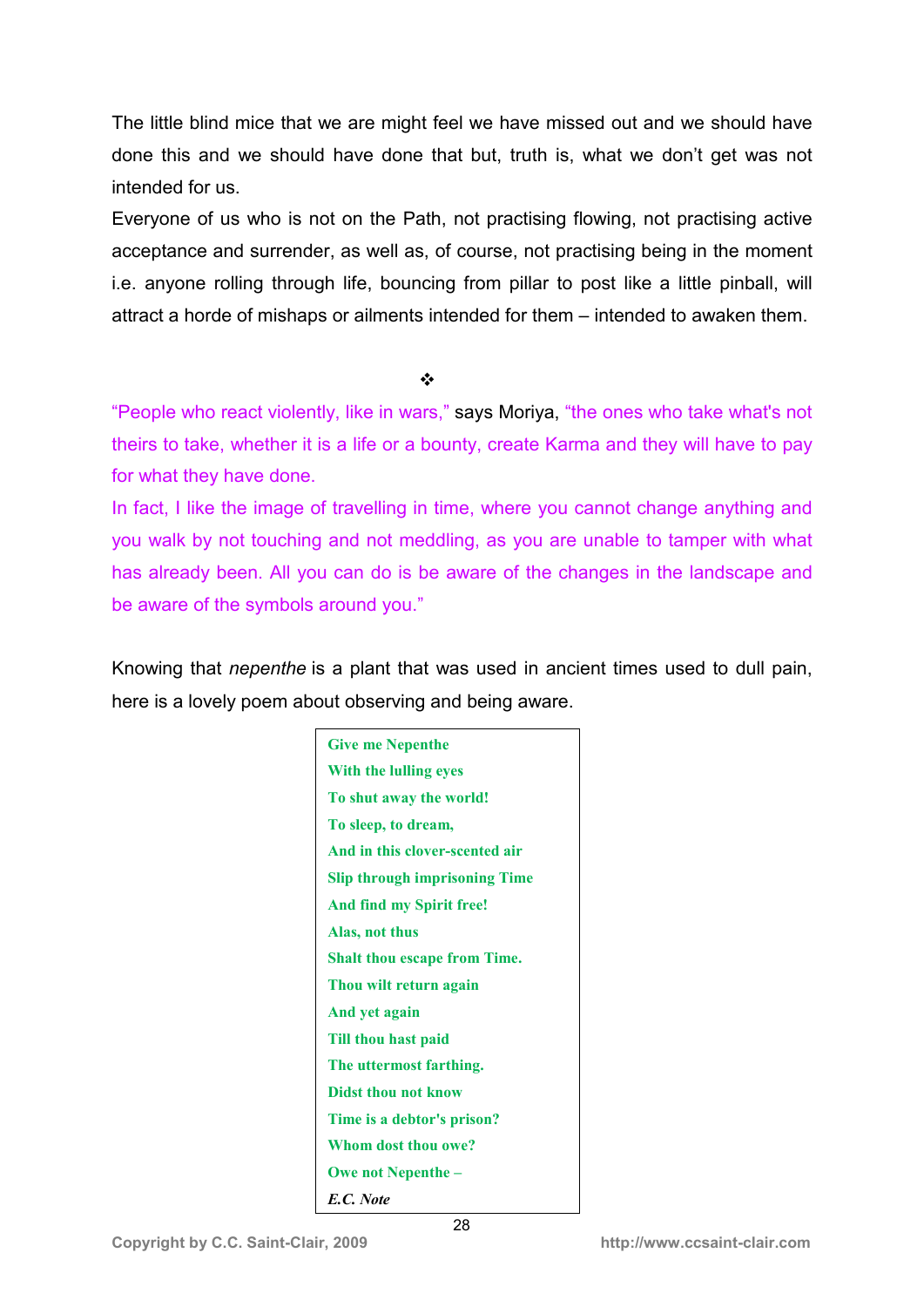Coincidentally [dare I use the word?] a lovely drop of Australian wine comes from the Nepenthe vineyards of Adelaide Hills, in the state of Victoria. According to a quote on their homepage:

*Nepenthe(Nuh-pen-thee):* Described by poet, Homer as an ancient herbal drink so powerful that it eases grief and banishes sorrow from the mind.

So, here's a toast to being \*awake and aware\* even if some of us happen to appreciate a good drop  $\ldots$  from time-to-time.  $\odot$ 

 $\frac{1}{2}$ 

Here is one last thought to leave you with, dear Reader, until we meet again through the next file:

What do you think about when you take off your clothes before going to bed?

I didn't think anything about it until Moriya admonished, "What, you do that mechanically? Don't you SEE the symbolic meaning of this action as related to the need to unveil yourself? When you put your clothes on in the morning what, you do that mechanically too?

Don't you SEE the symbolic meaning of both actions?

Don't you see how you disguise yourself when you go out into the world? How you put on all kinds of ornaments like pretty shoes and jewellery in order to confuse the onlookers so that they won't see your real face?

And then you add the makeup and then a bag, a lot of keys, a cell phone, a laptop, a briefcase, a car and a credit card and more things till you are finally so absorbed with the image you have composed of yourself that you forget it's not real. You identify with it, forgetting your self altogether.

And when your soul wants to awaken you and she sends you a free, but hard teacher in the form of a messenger - a boss, a partner, a child - you only see the deed and you only hear \*the tone\* and you forget right away all you have learned and become again like the little girl whose beloved doll has been snatched from her.

All I want to say, C.C., is that when you put on or take off your clothes, you have to add Love for **your** self and for others before you cover your body with disguises. Don't you know that the only way we can recognize each other is through this L. O. V. E. energy?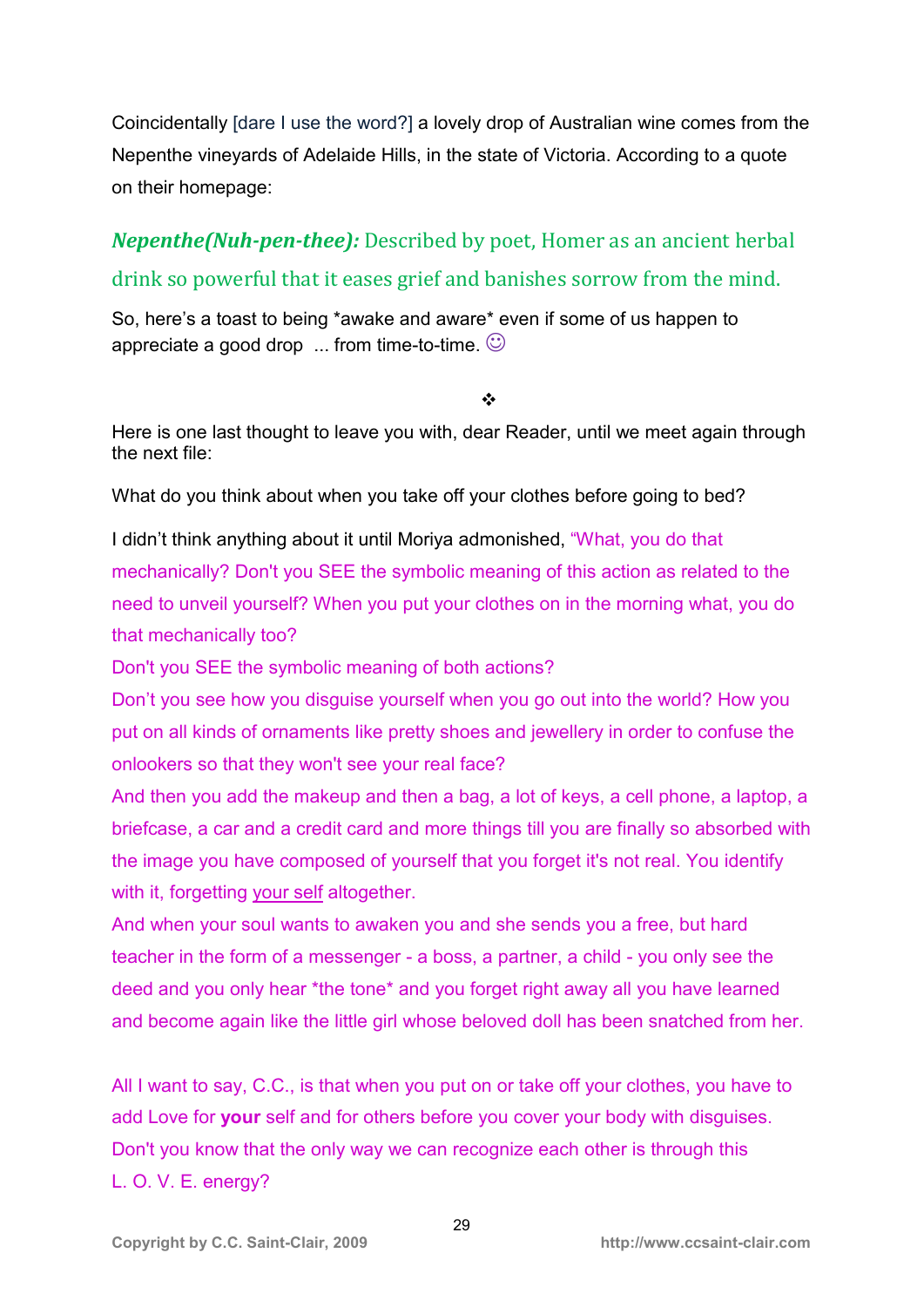Oh, I almost forgot to share this with you: tomorrow, 25<sup>th</sup> November, 2008, I will be on my way to Israel – final destination: Jerusalem.

Yup, finally, after two and a half years of daily correspondence with Moriya, we are going to meet face-to-face.

☺

# >>>>>>>>>>>>>>>>>>>>>>>>>>>>>>>>>>>>>>>

P.Ø.

Today is the  $\overline{t}^h$  of February 2009, the day - all things flowing - this file is finally going to be uploaded.

 $\hat{M}$ y trip to, Jerusalem, as well as my real-time moments with Moriya, are  $d$ *ready*  $a$  thing of the past.

For now, I will just say that she is the person of absolute integrity I took her to be and that she does have that amazing connection with her soul.

Interestingly, I have also found her as expected in terms of the simplicity of her lifestyle and the casual manner in which she presents herself to the world as  $t$  a short-haired, slight woman in her  $\delta$ Os, wearing basic cotton shirts, sweaters, jeans and runners.

No flowing gowns or exotic turbans.